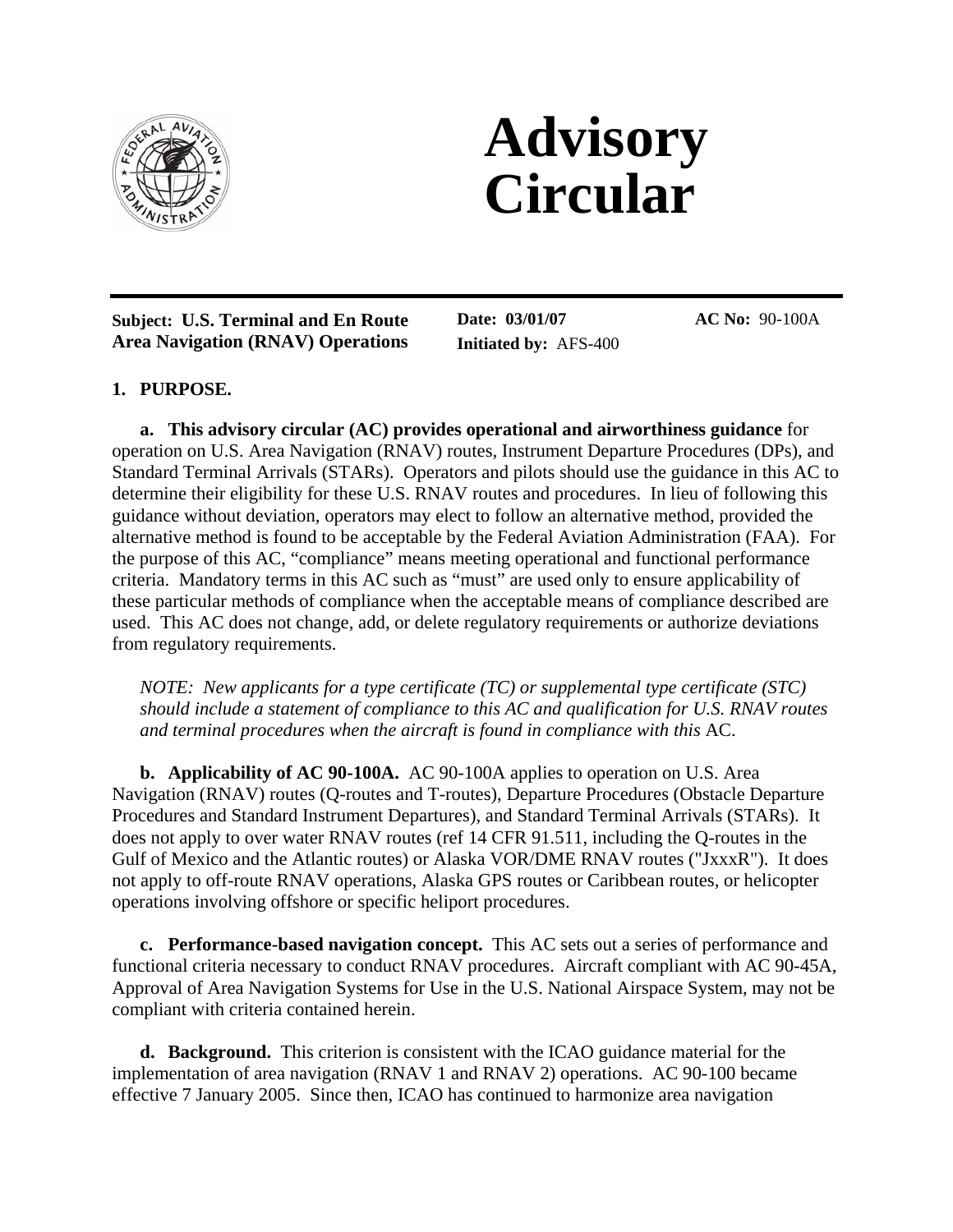(RNAV) performance criteria. AC 90-100A reflects these harmonized ICAO performance-based navigation criteria as well as lessons learned from the initial US RNAV implementation.

**e. Structure.** After the initial paragraphs which include Terminology and References, this AC is structured as follows:

- o General Information (paragraph 6)
- o RNAV System Eligibility (paragraph 7)
- o RNAV System Approval Process (paragraph 8)
- o Operator Approval Process (paragraph 9)
- o Flight Crew Operating Procedures (paragraph 10)
- o Pilot Knowledge Requirements and Training (paragraph 11)
- o Criteria for RNAV Systems Using DME (Appendix 1)
- o Criteria for RNAV Systems Using DME and Inertial (Appendix 2)
- o Criteria for RNAV System Functionality (Appendix 3)

**2. CANCELLATION.** Advisory Circular 90-100, U.S. Terminal and En Route Area Navigation (RNAV) Operations, dated January 7, 2005, is canceled.

# **3. RELATED CODE OF FEDERAL REGULATIONS SECTIONS.**

Title 14 of the Code of Federal Regulations (14 CFR), Part 91, sections 91.123 and 91.205; Part 95; Part 121, section 121.349; Part 125, section 125.203; Part 129, section 129.17; and Part 135, section 135.165.

## **4. TERMINOLOGY.**

For the purpose of operations on RNAV routes and procedures, the following definitions are provided:

**a. Aircraft-Based Augmentation System (ABAS).** A system augmenting and/or integrating information obtained from other GNSS elements with information on board the aircraft. The most common form of ABAS is receiver autonomous integrity monitoring (RAIM).

**b. Area Navigation (RNAV).** A method of navigation which permits aircraft operation on any desired flight path within the coverage of station-referenced navigation aids or within the limits of the capability of self-contained aids, or a combination of these. For the purposes of this AC, the specified RNAV accuracy must be met 95% of the flight time.

- **(1) RNAV 1** requires a total system error of not more than 1 NM for 95% of the total flight time.
- **(2) RNAV 2** requires a total system error of not more than 2 NM for 95% of the total flight time.

**c. Area Navigation (RNAV) System.** This AC only addresses RNAV systems using positioning inputs from GPS/GNSS and DME, and IRU. Criteria for RNAV systems are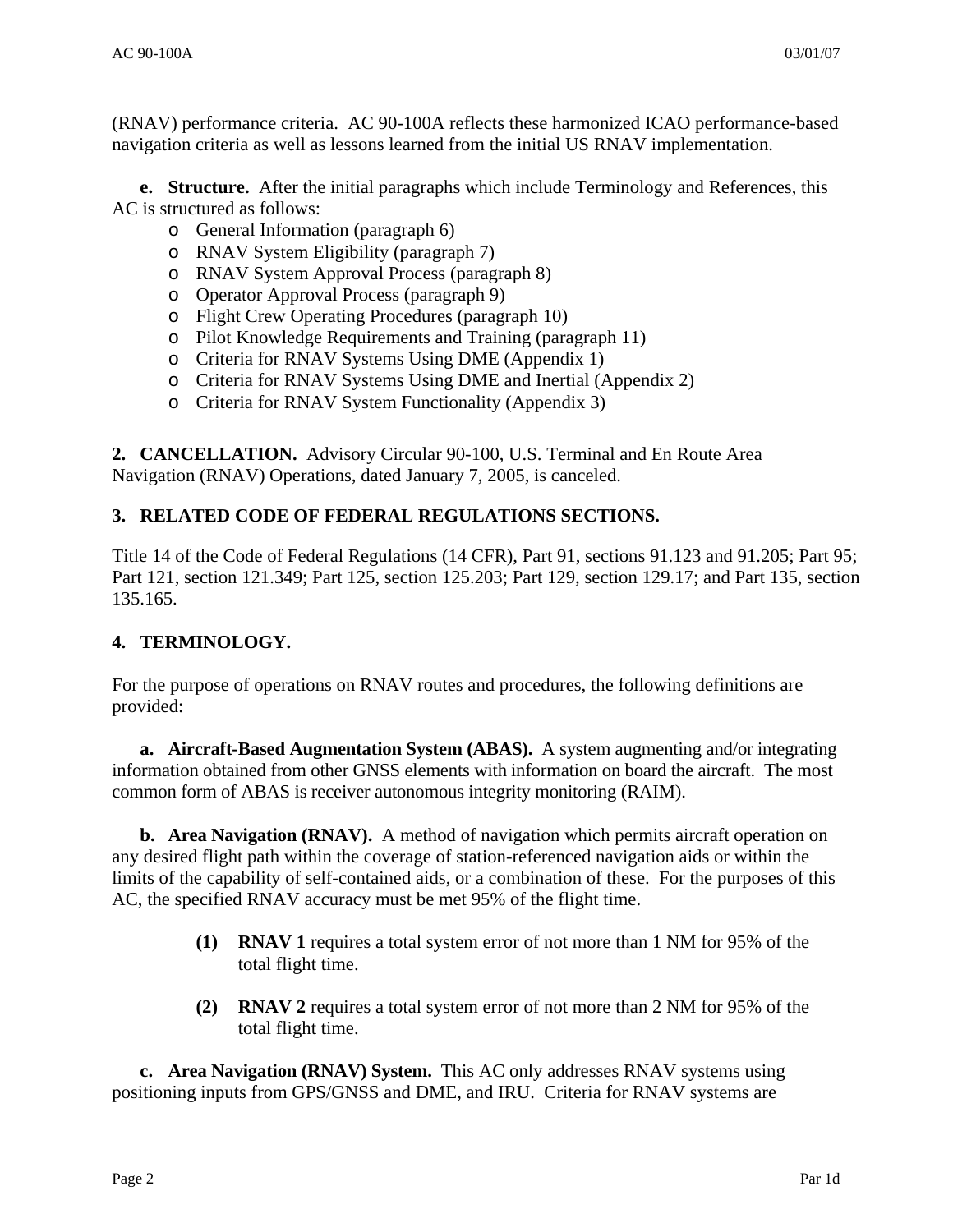discussed in appendix 1 and 2. Criteria for RNAV system functionality is discussed in appendix 3.

**d. Critical DME.** A DME facility that, when unavailable, results in navigation service which is insufficient for DME/DME/IRU supported operations along a specific route or procedure. The required performance assumes an aircraft's RNAV system meets the minimum standard (baseline) for DME/DME RNAV systems found in appendix 1, or the minimum standard for DME/DME/IRU systems found in appendix 2. For example, terminal RNAV DPs and STARs may be published with only two DMEs, in which case, both are critical.

**e. DME/DME (D/D) RNAV** refers to navigation using DME ranging from at least two DME facilities to determine position.

**f. DME/DME/Inertial (D/D/I) RNAV** refers to navigation using DME ranging from at least two DME facilities to determine position along with use of an inertial reference unit (IRU) to provide sufficient position information during limited DME gaps.

**g. Flight Technical Error (FTE).** Accuracy with which an aircraft is controlled, as measured by the indicated aircraft position with respect to the indicated command or desired position. It does not include procedural blunder errors.

**h. Global Navigation Satellite System (GNSS).** The GNSS is a worldwide position and time determination system, which includes one or more satellite constellations, aircraft receivers, and system integrity monitoring. GNSS is augmented as necessary to support the required navigation performance for the actual phase of operation.

**i.** Global Positioning System (GPS). The U.S. GNSS core satellite constellation providing space-based positioning, velocity, and time. GPS is composed of space, control, and user elements.

**j. Position estimation error (PEE).** Difference between true position and estimated position.

**k. Receiver Autonomous Integrity Monitoring (RAIM).** A technique used within a GPS receiver/processor to monitor GPS signal performance. This integrity determination is achieved by a consistency check among redundant measurements.

**l. RNAV Procedure.** An RNAV Instrument Departure Procedure or RNAV Standard Terminal Arrival.

**(1) Instrument Departure Procedure.**A DP is a published IFR procedure providing obstruction clearance from the terminal area to the en route structure. There are two types of DPs: Standard Instrument Departures (SIDs) and Obstacle Departure Procedures (ODPs).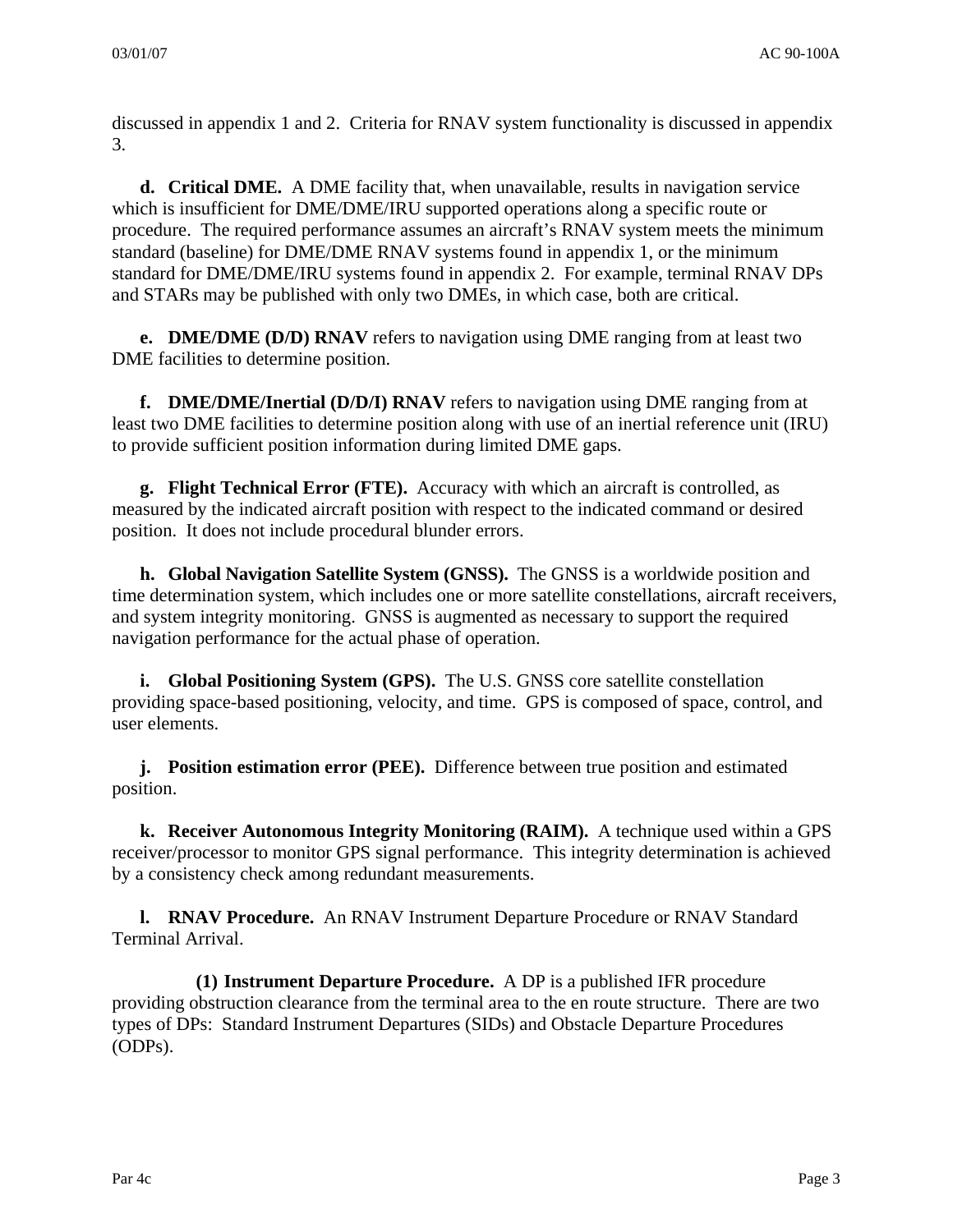**(i) Standard Instrument Departure (SID).** A SID is a published IFR air traffic control (ATC) departure procedure providing obstacle clearance and a transition from the terminal area to the en route structure. SIDs are primarily designed for air traffic system enhancement to expedite traffic flow and to reduce pilot/controller workload.

**(ii) Obstacle Departure Procedure (ODP).** A preplanned instrument flight rule (IFR) departure procedure printed for pilot use in textual or graphic form to provide obstruction clearance via the least onerous route from the terminal area to the appropriate en route structure. ODPs are recommended for obstruction clearance and may be flown without ATC clearance unless an alternate departure procedure (SID or radar vector) has been specifically assigned by ATC.

**(2) Standard Terminal Arrival (STAR).** A STAR is a published IFR air traffic control arrival procedure that provides a transition from the en route structure to the terminal area. STARs may include one or more runway transitions providing guidance to either a standard instrument approach procedure or a point in space from which radar vectors are provided by ATC.

**m. RNAV Route.** An RNAV route ("Q" or "T"), within the high or low altitude structure of the Contiguous United States, requiring system performance by GPS/GNSS or DME/DME/IRU RNAV systems, as required.

**n. Total System Error.** The difference between the true position and the desired position. This error is equal to the vector sum of the path steering error, path definition error, and position estimation error.

## **5. REFERENCES.**

*(NOTE: All references to the edition are current as of the publication date of this AC).*

**a. Technical Standard Order (TSO) C66c,** Distance Measuring Equipment (DME) Operating within the Radio Frequency Range of 960-1215 Megahertz.

**b. TSO-C115b,** Airborne Area Navigation Equipment Using Multi-Sensor Inputs.

**c. TSO-C129a**, Airborne Supplemental Navigation Equipment Using the Global Positioning System (GPS).

**d. TSO-C145a,** Airborne Navigation Sensors Using the Global Positioning System (GPS) Augmented by the Wide Area Augmentation System (WAAS).

**e. TSO-C146a,** Stand-Alone Airborne Navigation Equipment Using the Global Positioning System (GPS) Augmented by the Wide Area Augmentation System (WAAS).

**f. Advisory Circular (AC) 20-130A,** Airworthiness Approval of Navigation or Flight Management Systems Integrating Multiple Navigation Sensors.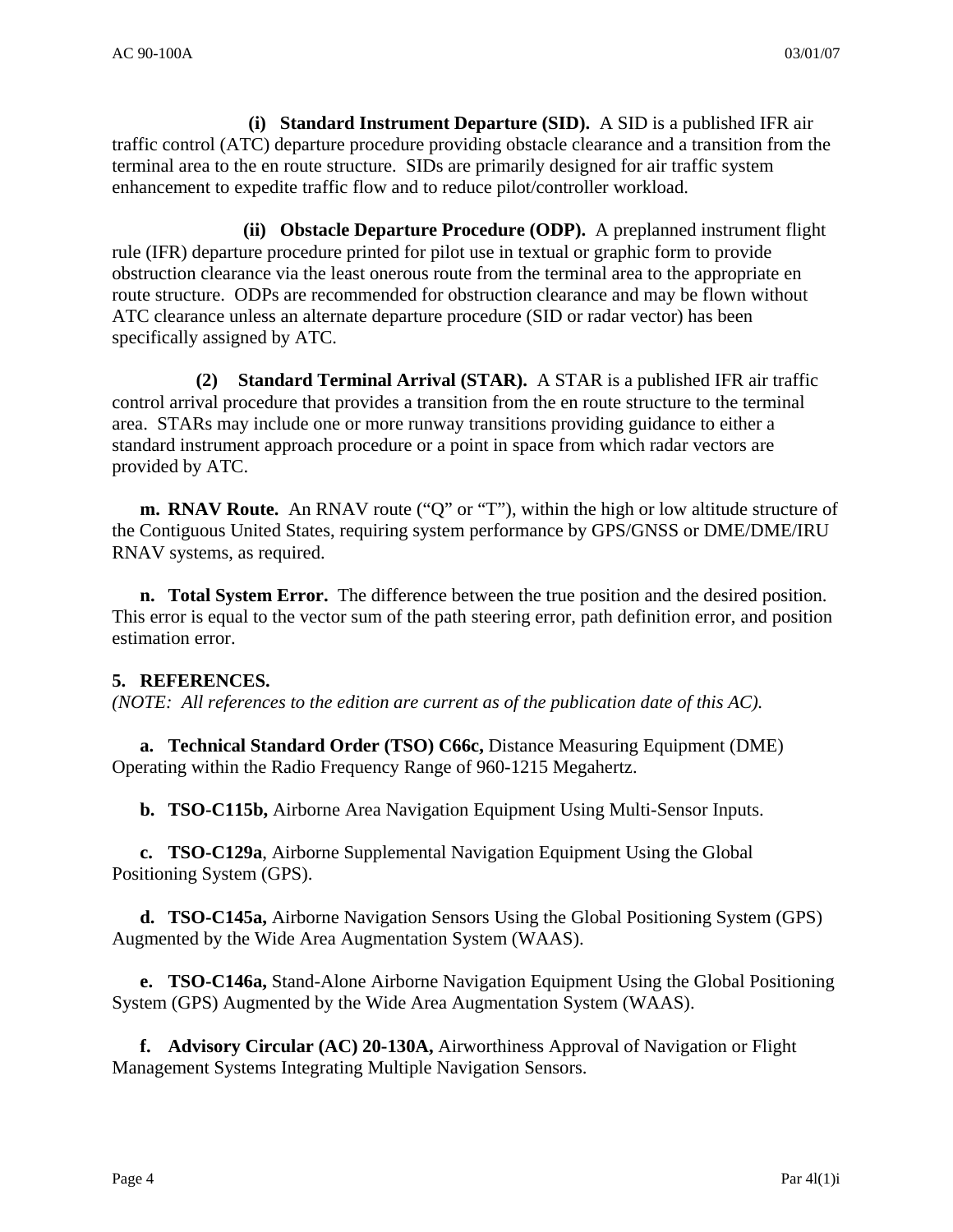**g. AC 20-138A,** Airworthiness Approval of Global Navigation Satellite System (GNSS) Equipment.

**h. AC 20-153**, Acceptance of Data Processes and Associated Navigation Databases

**i.** AC 25-4, Inertial Navigation Systems (INS).

**j.** AC 25-15, Approval of Flight Management Systems in Transport Category Airplanes.

 **k. AC 90-45A**, Approval of Area Navigation Systems for Use in the U.S. National Airspace System.

 **l. AC 90-94,** Guidelines for Using Global Positioning System Equipment for IFR En Route and Terminal Operations and for Non-Precision Instrument Approaches in the U.S. National Airspace System.

**m. AC 90-96A,** Approval of U.S. Operators and Aircraft to Operate Under Instrument Flight Rules (IFR) in European Airspace Designated for Basic Area Navigation (B-RNAV) and Precision Area Navigation (P-RNAV).

**n. FAA Order 7470.1A,** Distance Measuring Equipment (DME)/DME Infrastructure Evaluations for Area Navigation (RNAV) Routes and Procedures.

 **o. JAA TGL-10,** Airworthiness and Operational Approval for Precision RNAV Operations in Designated European Airspace and the corresponding JAA TGL-10 Frequently Asked Question**s** (FAQ) Document.

**p. RTCA/DO-187**, Minimum Operational Performance Standards for Airborne Area Navigation Equipment Using Multi-Sensor Inputs.

 **q. RTCA/DO-189,** Minimum Performance Standard for Airborne Distance Measuring Equipment (DME) Operating Within the Radio Frequency Range of 960-1215 Megahertz.

**r. RTCA/DO-200A,** Standards for Processing Aeronautical Data.

**s. RTCA/DO-201A,** Standards for Aeronautical Information.

**t. RTCA/DO-236B,** Minimum Aviation System Performance Standard: Required Navigation Performance for Area Navigation.

**u. RTCA/DO-283A**, Minimum Operational Performance Standards for Required Navigation Performance for Area Navigation.

#### **6. GENERAL INFORMATION ON RNAV 1 AND RNAV 2 OPERATIONS.**

**a. Operation on U.S. RNAV routes, DPs, and STARs**: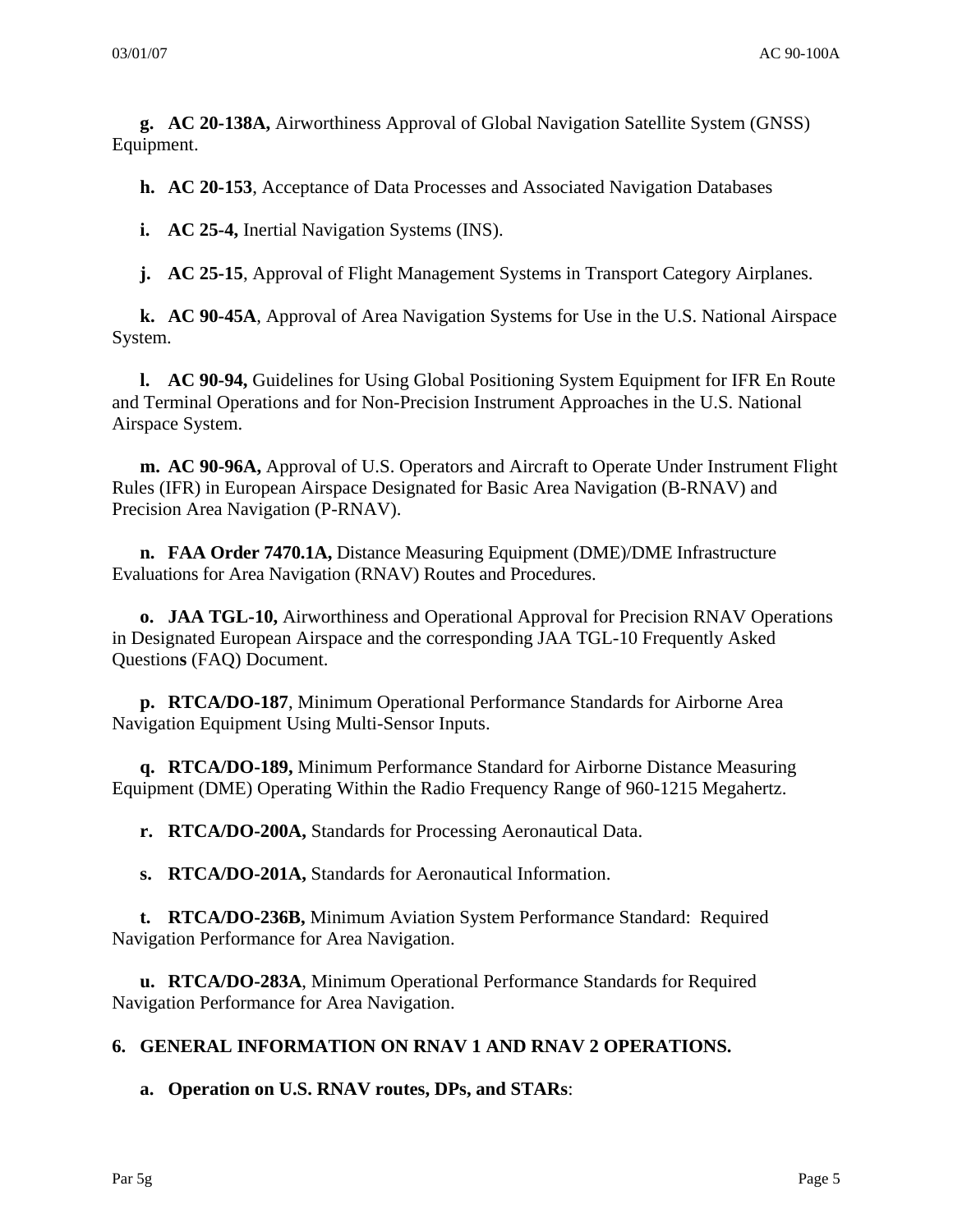**(1) Relies on normal** descent profiles and identifies minimum segment altitude requirements;

> *NOTE: Pilots operating aircraft with an approved Baro-VNAV system may continue to use their Baro-VNAV system while executing U.S. RNAV routes, DPs, and STARs. Operators must ensure compliance with all altitude constraints as published in the procedure by reference to the barometric altimeter.*

 **(2) Does not require the pilot** to monitor ground-based NAVAIDs used in position updating unless required by the Airplane Flight Manual (AFM), Pilot Operating Handbook (POH), or the operating manual for their avionics;

 **(3) Bases obstacle clearance assessments** on the associated required system performance; and

 **(4) Guidance in this AC** does not supersede appropriate operating requirements for equipage. For example, Part 91 can have a single RNAV system, and Part 121 can have a single RNAV system and another independent navigation system allowing safe flight to a suitable alternate airport.

**b. The DME navigation infrastructure** supporting the design of an RNAV route or procedure has been assessed and validated by the FAA. This includes analysis by FAA flight inspection assets. DME coverage may use Expanded Service Volume (ESV) for select DME facilities so there is no requirement to use VOR, LOC, NDB, or AHRS during normal operation of the DME/DME RNAV system. ESV facilities require a satisfactory flight inspection prior to use.

**(1)** DME signals are considered to meet signal-in-space accuracy tolerances everywhere the signals are received.

 **(2)** For RNAV operations where reliance is placed upon the IRU, some aircraft systems temporarily revert to VOR/DME-based navigation before reverting to inertial coasting. When the VOR is within 40 NM from the route/procedure and there is insufficient DME/DME navigation infrastructure, the impact of VOR radial accuracy has been evaluated by the FAA and determined to not affect aircraft position accuracy.

**(3)** The available navigation infrastructure supporting the procedure will be clearly designated on all appropriate charts (for example, GPS or DME/DME/IRU).

**(4)** The FAA will monitor the navigation infrastructure and issue timely warnings of outages (NOTAM).

**(5)** The navigation standard (for example, RNAV 1 or RNAV 2) required for all RNAV procedures/routes will be clearly designated on all appropriate charts. However, SIDs, ODPs, and STARs will be flown with RNAV 1 procedures.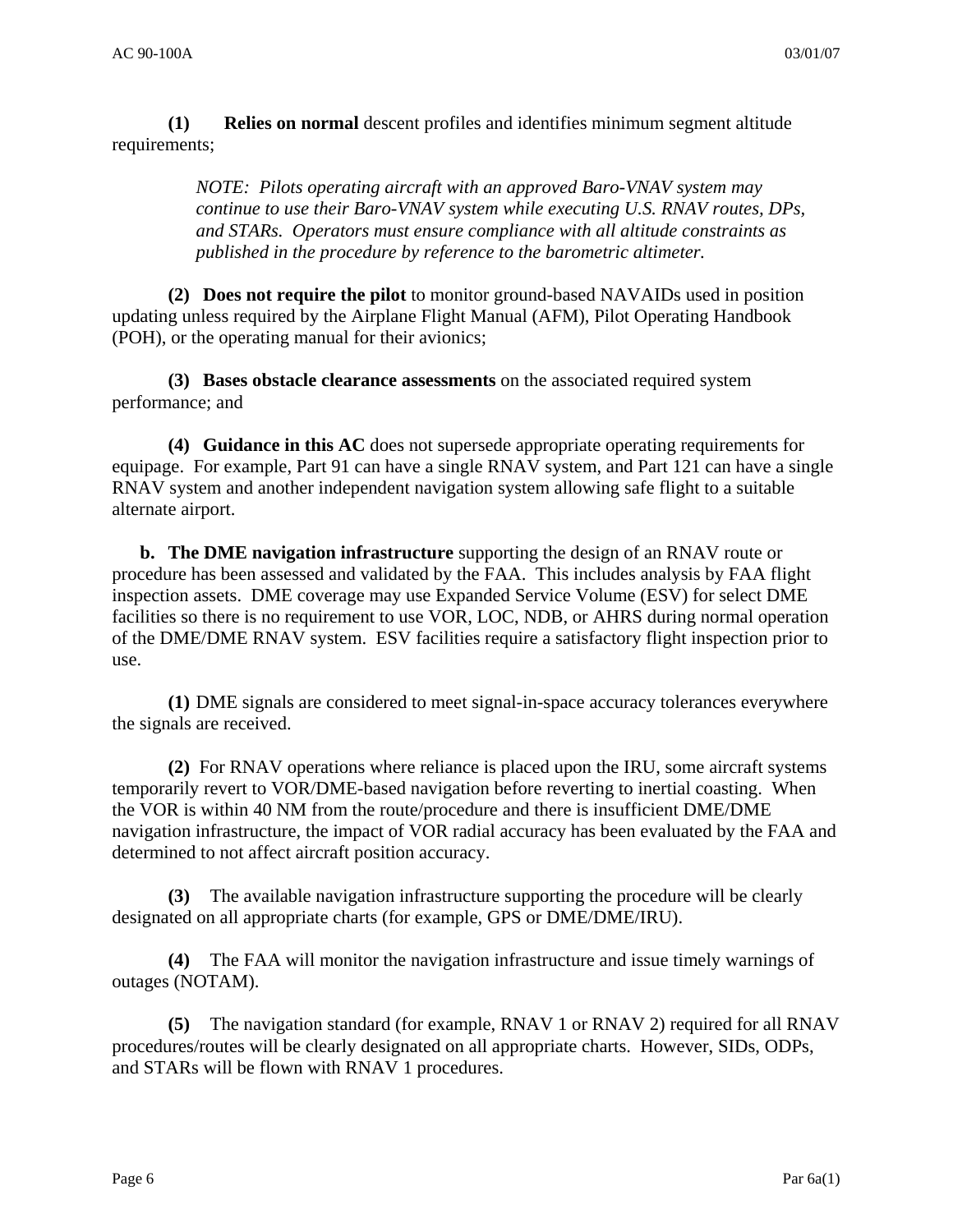**(6)** All routes and procedures referenced in this AC are intended to be flown by DME/DME/IRU and/or GPS/GNSS equipped aircraft meeting the performance requirements in this AC.

**c. If any critical DME facilities exist**, they are identified within the relevant U.S. Flight Information Publications (FLIP).

**d. Unless the RNAV route, DP, or STAR** specifically requires GPS or GNSS equipage, aircraft on the RNAV route, DP, or STAR must be within ATC radar surveillance and communication.

**e. All DME ground stations maintained by the FAA** and used to define the availability of these RNAV routes, DPs, and STARs comply with applicable ICAO standards.

**f. All routes/procedures must be based upon WGS 84 coordinates.** 

**g. The navigation data published** for the routes, procedures and supporting navigation aids must meet the requirements of ICAO Annex 15.

# **7. RNAV SYSTEM ELIGIBILITY**

**a.** Aircraft with a statement of compliance to this AC in their Aircraft Flight Manual (AFM), Pilot Operating Handbook (POH), or the operating manual for their avionics meet the performance and functional requirements of this AC.

 **b. Aircraft with P-RNAV approval based on GNSS capability** meet the functional requirements of this AC. Due to differences in radio navigation infrastructure in the United States, if the approval is based on DME/DME or DME/DME/IRU, the operator should ensure the equipment meets the criteria in appendix 1 or 2, as applicable.

 **c. The following systems** meet many of the requirements defined in this AC. Such equipment still requires evaluation by the manufacturer against all the functional and performance requirements in this AC. The RAIM prediction program should comply with the criteria in AC 20-138A, paragraph 12.

 **(1) Aircraft with TSO-C129/C129a sensor** (Class B or C) and the requirements in a TSO-C115b FMS, installed for IFR use IAW AC 20-130A.

 **(2) Aircraft with TSO-C145a sensor**, and the requirements in a TSO-C115b FMS, installed for IFR use IAW AC 20-130A or AC 20-138A.

**(3) Aircraft with TSO-C129/C129a Class A1** (without deviating from the functionality described in Appendix 3 of this document) installed for IFR use IAW AC 20-138 or AC 20- 138A.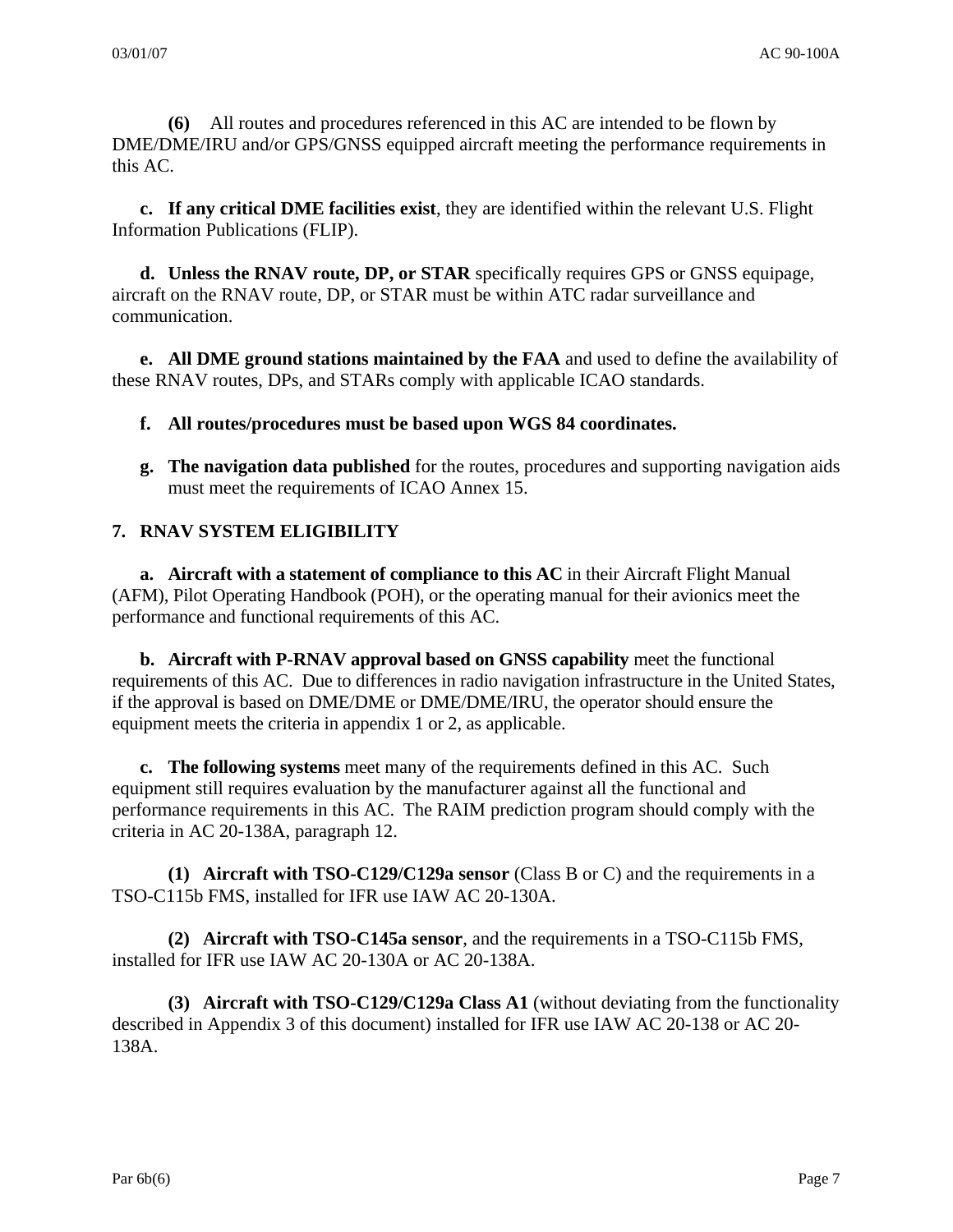**(4) Aircraft with TSO-C146a** (without deviating from the functionality described in Appendix 3 of this document) installed for IFR use IAW AC 20-138A.

*NOTE: Refer to paragraph 5 for TSO and AC references.* 

**d. Aircraft with a statement from the manufacturer** documenting compliance with the criteria in this AC (appendix 1 or 2, as applicable, and appendix 3) meet the performance and functional requirements of this AC. These statements should include the airworthiness basis for compliance. Compliance with the sensor requirements in paragraph 8 will have to be determined by the equipment or aircraft manufacturer, while compliance with the functional requirements in Appendix 3 may be determined by the manufacturer or by inspection by the operator.

*NOTE 1: Aircraft with a demonstrated RNP capability will annunciate when no longer satisfying the performance requirement associated with the operation. However, for DME/DME/IRU-based procedures, the manufacturer still has to determine compliance with appendix 1 or 2 to support evaluation of the DME infrastructure.* 

*NOTE 2: Aircraft with a TSO-C129 GPS sensor and a TSO-C115 or C115a FMS may not meet all of the requirements defined in this AC. Such equipment would require further evaluation by the manufacturer against all the functional and performance requirements in this AC.* 

## **8. RNAV SYSTEM APPROVAL PROCESS**

**a. Navigation System Accuracy.** The navigation system accuracy is dependent on the total system error, defined in paragraph 4 of this AC.

**(1) RNAV Routes:** Aircraft operating on RNAV routes must maintain a total system error bounded by the RNAV value for 95% of the total flight time. A flight technical error (FTE) of 1.0 NM (95%) is acceptable for RNAV 2 operations. RNAV 2 will be used for en route unless otherwise specified.

**(2) RNAV 1 DPs and STARs.** Aircraft operating on RNAV 1 DPs and STARs must maintain a total system error of not more than 1 NM for 95% of the total flight time. An FTE of 0.5 NM (95%) is acceptable for RNAV 1 operations. RNAV 1 will appear on all RNAV SID and STAR charts.

**b. Navigation Sensors.** U.S. RNAV operations are based upon the use of RNAV equipment that automatically determines aircraft position in the horizontal plane using inputs from the following types of positioning sensors (no specific priority).

**(1) Global Navigation Satellite System (GNSS)** in accordance with TSO-C145a, TSO-C146a, and TSO-C129/C129a. Positioning data from other types of navigation sensors may be integrated with the GNSS data provided it does not cause position errors exceeding the total system error requirements. The use of GPS equipment approved to TSO-C129() is limited to those which include the minimum system functions specified in Appendix 3. As a minimum,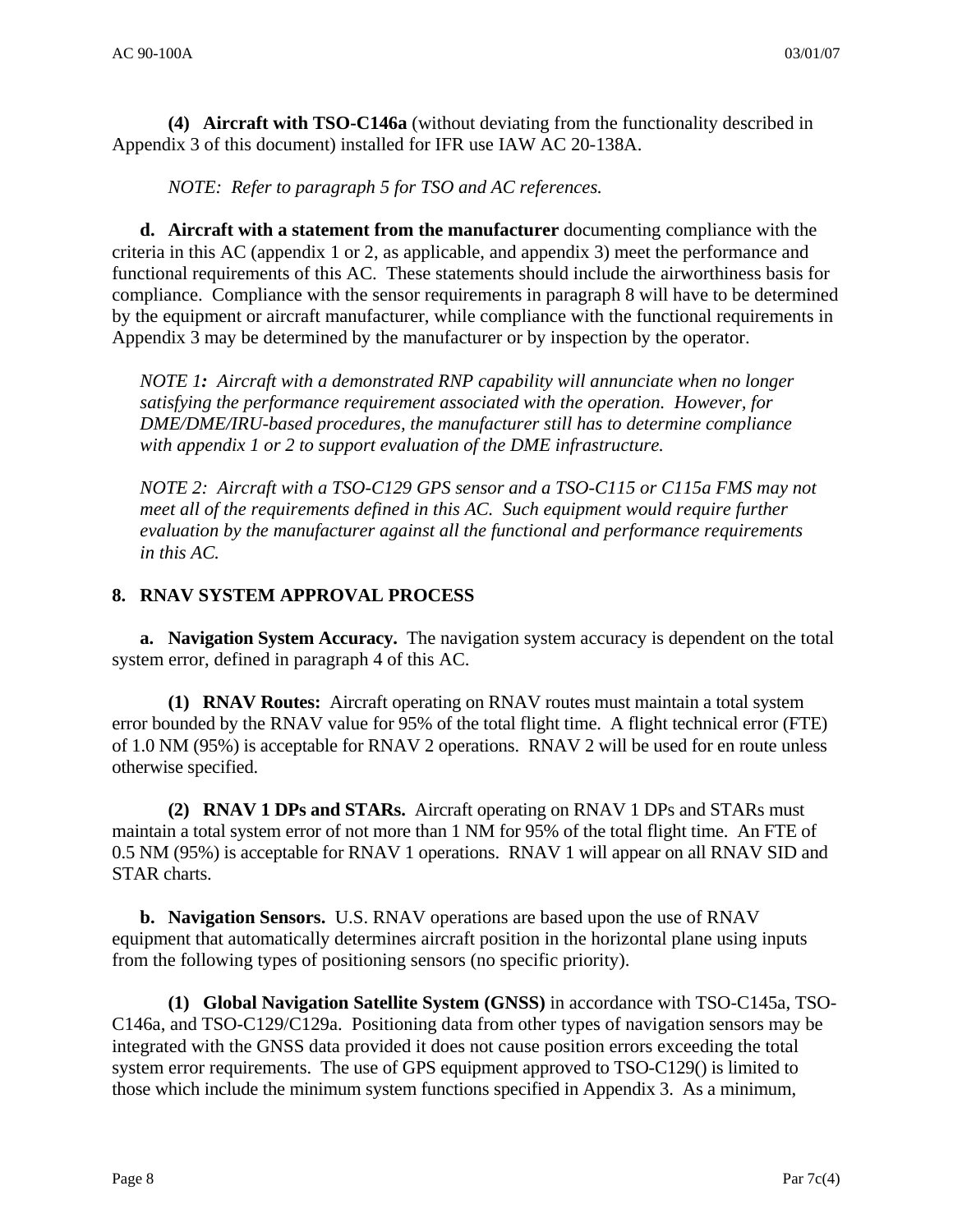integrity should be provided by ABAS. In addition, GPS stand-alone equipment should include the following additional functions:

- o Pseudorange step detection
- o Health word checking.

For procedures requiring GPS and/or aircraft approvals requiring GPS, if the navigation system does not automatically alert the flight crew of a loss of GPS, the operator must develop procedures to verify correct GPS operation.

 **(2) DME/DME RNAV equipment** complying with the criteria in appendix 1. Based on current DME availability evaluations, coverage is not sufficient to support DME/DME RNAV operations without additional IRU augmentation or using GPS.

 **(3) DME/DME/IRU RNAV equipment** complying with the criteria in appendix 2.

*NOTE: LORAN-C criteria have not been developed.*

**c. Functional criteria listed in Appendix 3.** The requirements of Appendix 3 help ensure aircraft RNAV system performance meets procedure design criteria.

#### **9. OPERATOR APPROVAL PROCESS**

**a. Background.** This section identifies the operational requirements for RNAV 2 and RNAV 1 operations. Performance requirements must be met. However, the approval process depends on the operating rules for the particular operation (e.g., part 91 versus part 121).

**b. After completing the following steps,** an RNAV operational approval or appropriate operations specifications/management specifications (OpsSpecs/Mspecs), should then be issued by the FAA before conducting RNAV operations. Part 91 operators (excluding subpart K) meeting the RNAV performance requirements in this AC should follow the aircraft and training guidance in this AC, but are not required to obtain a Letter of Authorization.

**(1)** Aircraft equipment eligibility must be determined and documented;

**(2)** Operating procedures for the navigation systems to be used and the operator navigation database process must be documented;

**(3)** Flight crew training based upon the operating procedures must be documented;

**(4)** The above material must be accepted by the FAA; and operational approval should then be obtained in accordance with operating rules.

## **c. Documentation for Conducting RNAV Operations**

 **(1) Aircraft Eligibility**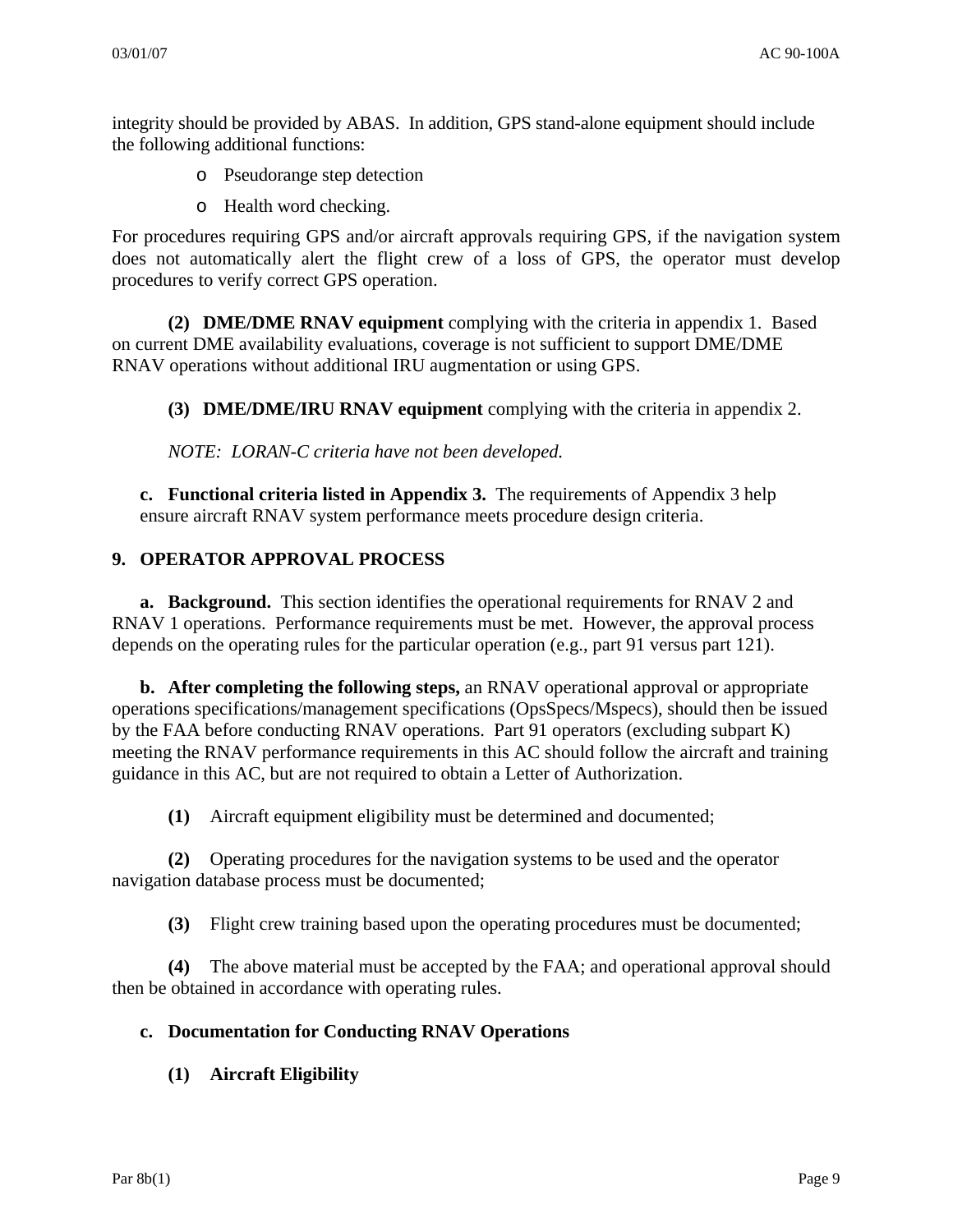**(a)** Description of aircraft equipment. The operator must have a configuration list detailing pertinent components and equipment to be used for RNAV 2/RNAV 1.

**(b)** Eligibility airworthiness documents. Relevant documentation acceptable to the FAA must be available to establish that the aircraft is equipped with RNAV systems meeting RNAV 2/RNAV 1 requirements. Manufacturers evaluate their systems against these criteria, and a current list of compliant equipment can be found at the AFS-410 website (applicable to all operators):

**[http://www.faa.gov/about/office\\_org/headquarters\\_offices/avs/offices/afs/afs400/afs410/poli](http://www.faa.gov/about/office_org/headquarters_offices/avs/offices/afs/afs400/afs410/policy_guidance/) [cy\\_guidance/](http://www.faa.gov/about/office_org/headquarters_offices/avs/offices/afs/afs400/afs410/policy_guidance/)**

Pilots and operators can confirm the capability of their equipment on this list, or obtain equipment performance information from the relevant aircraft and avionics manufacturer.

# **(2) Training documentation**

**(a)** Part 91K, 121, 125, 129 and 135 operators should have a training program addressing the operational practices, procedures and training items identified in paragraph 11 of this AC (e.g., initial, upgrade or recurrent training for flight crew, dispatchers or maintenance personnel).

*NOTE: It is not required to establish a separate training program or regimen if RNAV training in paragraph 11 is already an integrated element of a training program.* 

**(b)** Part 91 operators should be familiar with the practices and procedures identified in paragraph 11, Pilot Knowledge Requirements and Training.

## **(3) Operations manuals and checklists**

**(a)** Operations manuals and checklists for commercial operators must address information/guidance on the standard operating procedures detailed in paragraph 10 of this AC. The appropriate manuals should contain navigation operating instructions and contingency procedures where specified. Manuals and checklists must be submitted for review as part of the application process.

 **(b)** Private operators should operate using the practices and procedures identified in paragraph 11, Pilot Knowledge Requirements and Training.

## **(4) Maintenance considerations**

**(a)** Any minimum equipment list (MEL) revisions necessary to address RNAV provisions must be approved.

**(b)** If an RNAV operational approval is granted on the basis of a specific operational procedure, operators must modify the MEL, or equivalent, and specify the required dispatch conditions.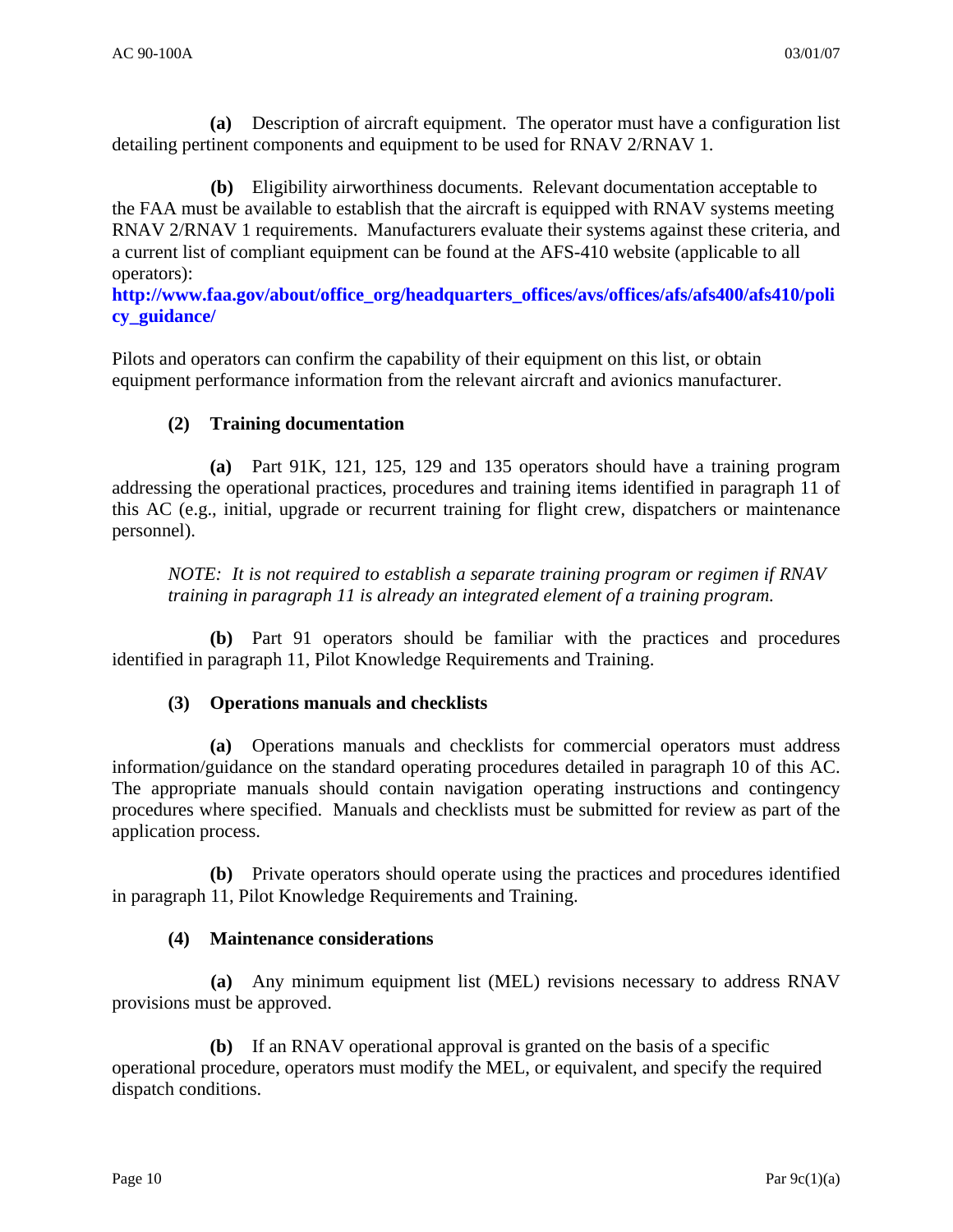*NOTE: Since this may constitute a special operation, it is not intended to require MEL requirements for each aspect of RNAV operations.* 

**(c)** Part 91K, 121, 125, 129 and 135 operators should have an approved maintenance program.

## **10. U.S. RNAV FLIGHT CREW OPERATING PROCEDURES.**

Pilots should be familiar with the normal operating and contingency procedures associated with U.S. RNAV routes, DPs, and STARs.

## **a. Pre-flight Planning.**

 **(1) Operators and pilots** intending to conduct operations on U.S. RNAV routes, DPs, and STARs are expected to file the appropriate flight plan suffix code as designated in the current Aeronautical Information Manual (AIM) and other FLIP.

 **(2) NOTAMs should be checked to verify the health of critical DMEs** for navigation relying on DME. Pilots should assess their capability to navigate (potentially to an alternate destination) in case of failure of critical DME while airborne.

 **(3) The onboard navigation data** must be current and appropriate for the region of intended operation and must include the navigation aids, waypoints, and relevant coded terminal airspace procedures for the departure, arrival, and alternate airfields. RNAV STAR procedures may be designed using multiple runway transitions. Operators not having this functionality shall provide an acceptable alternative means (for example, a tailored navigation data base). If no equivalent means are available to fly the charted RNAV procedure containing multiple runway transitions, operators will not file or accept clearance for these procedures.

*NOTE: Navigation databases are expected to be current for the duration of the flight. If the AIRAC cycle will change during flight, operators and pilots should establish procedures to ensure the accuracy of navigation data, including suitability of navigation facilities used to define the routes and procedures for flight. Traditionally, this has been accomplished by verifying electronic data against paper products. One acceptable means is to compare aeronautical charts (new and old) to verify navigation fixes prior to dispatch. If an amended chart affecting navigation data is published for the procedure, the database must not be used to conduct the procedure.*

 **(4) If not equipped with GPS/GNSS,** aircraft must be capable of navigation system updating using DME/DME/IRU for RNAV 2 or RNAV 1 routes, as well as RNAV 1 Departure Procedures (DPs) and Standard Terminal Arrivals (STARs). As stated in paragraph 8.b.(1), if the navigation system does not automatically alert the flight crew of a loss of GPS/GNSS, the operator must develop procedures to verify correct GPS/GNSS operation.

**(5) If TSO-C129 equipment** is used to solely satisfy the RNAV requirement, GPS RAIM availability must be confirmed for the intended route of flight (route and time) using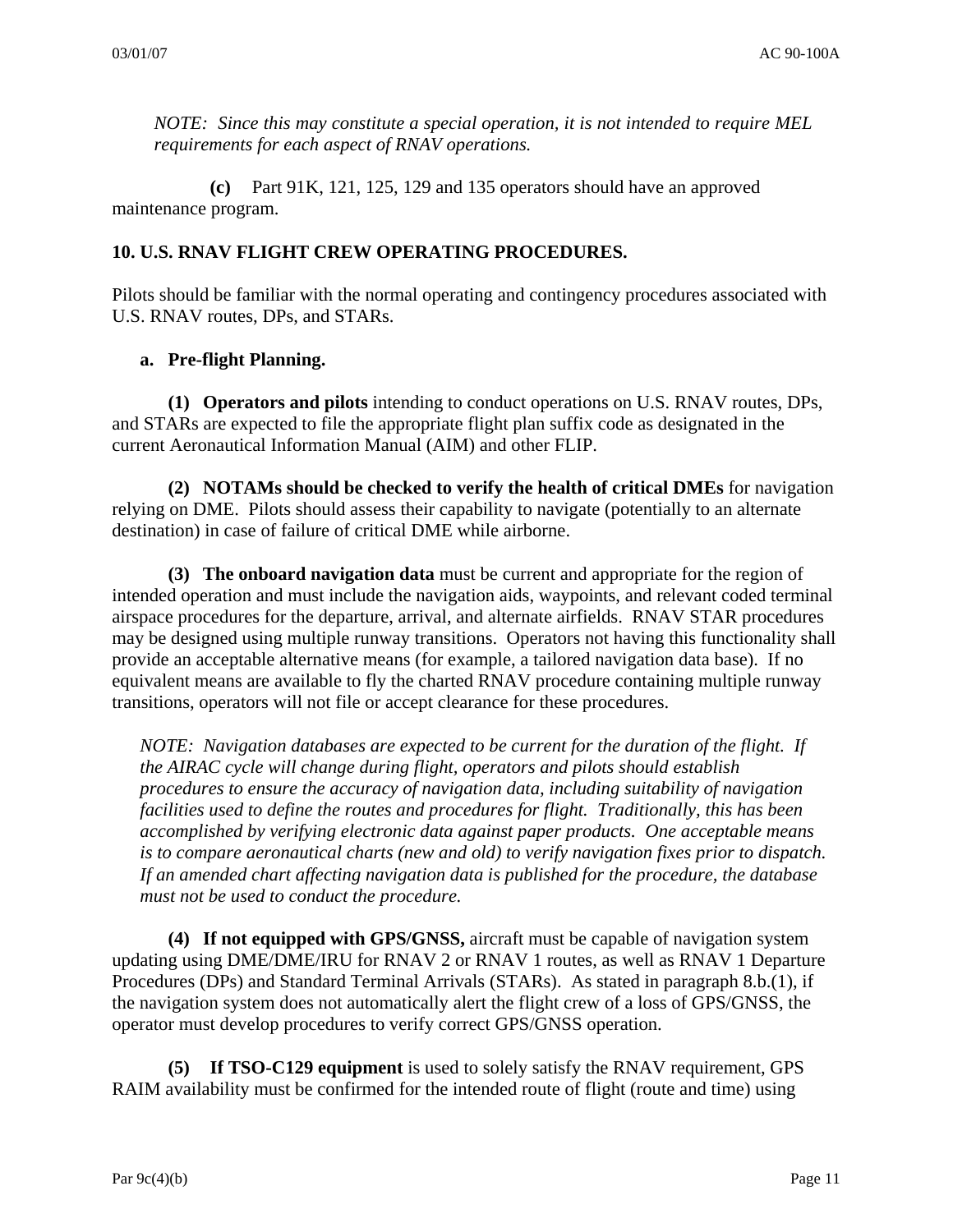current GPS satellite information. The availability of SBAS or ABAS fault detection can be determined through NOTAMs (if available) or through prediction for the intended RNAV 1 or RNAV 2 operation. Operators may choose to monitor the status of each satellite in its plane/slot position, account for the latest GPS constellation NOTAMs, and compute RAIM availability using model-specific RAIM prediction software, or by using the FAA en route and terminal RAIM prediction website: **www.raimprediction.net** , or by contacting a Flight Service Station. Receiver RAIM prediction capability can also be used. In the event of a predicted, continuous loss of RAIM of more than five (5) minutes for any part of the intended flight, the flight should be delayed, canceled, or re-routed where RAIM requirements can be met. Pilots should assess their capability to navigate (potentially to an alternate destination) in case of failure of GPS navigation.

 **(6) If TSO-C145/C146 equipment** is used to satisfy the RNAV requirement, the pilot/ operator need not perform the prediction if WAAS coverage is confirmed to be available along the entire route of flight.

*NOTE: Outside the U.S. or in areas where WAAS coverage is not available, operators using TSO-C145/C146 receivers are required to check GPS RAIM availability.* 

**(7) Proper interpretation of Pre-Departure Clearance (PDC) and printed routings.** Pilots of operators using PDC and printed routings must be able to properly interpret their assigned clearance. Specifically, pilots must be able to recognize direct routings, assigned altitudes, revised clearances, SIDs, and en route transitions. Pilots must understand their operator's PDC notation and must request clarification from ATC if any doubt exists with regard to their clearance.

 **b. General Operating Procedures.** Operators and pilots should not request or file U.S. RNAV routes or procedures unless satisfying the criteria in this AC. If an aircraft not meeting these criteria receives a clearance from ATC to conduct an RNAV procedure, the pilot must advise ATC that he/she is unable to accept the clearance and request alternate instructions.

 **(1) The pilot should comply with any instructions** or procedures identified by the manufacturer as necessary to comply with the equipment requirements of this AC.

 **(2) At system initialization,** pilots must confirm the navigation database is current and verify the aircraft's present position.

 **(3) RNAV DPs and STAR procedures must be retrieved by procedure name** from the onboard navigation database and conform to the charted procedure.

 **(4) Whenever possible, RNAV routes** should be extracted from the database in their entirety, rather than loading RNAV route waypoints from the database into the flight plan individually. Selecting and inserting individual, named fixes from the database is permitted, provided all fixes along the published route to be flown are inserted.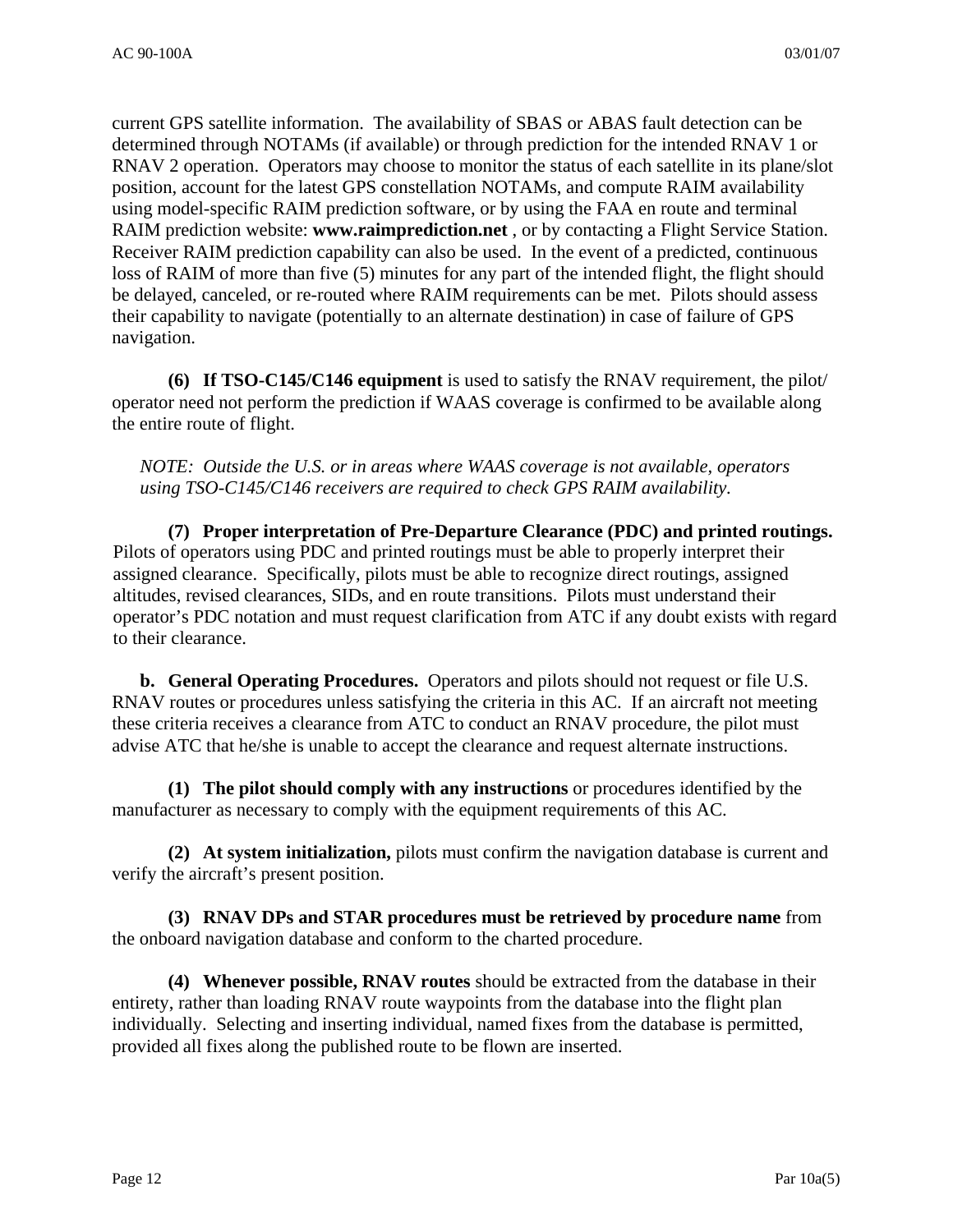*NOTE: This does not preclude the use of panel-mount GPS/GNSS avionics to meet the requirements of this AC to fly RNAV routes.* 

 **(5) Manual entry of waypoints using latitude/longitude or place/bearing is not permitted.** Additionally, pilots must not change any RNAV DP or STAR database waypoint type from a fly-by to a fly-over or vice versa.

 **(6) Flight crews should crosscheck the cleared flight plan** against charts or other applicable resources, as well as the navigation system textual display and the aircraft map display, if applicable. If required, confirm exclusion of a specific navigation aid. A procedure should not be used if doubt exists as to the validity of the procedure in the navigation database.

*NOTE: Pilots may notice a slight difference between the navigation information portrayed on the chart and their primary navigation display. Differences of 3*° *or less may result from equipment manufacturer's application of magnetic variation and are operationally acceptable.* 

#### **(7) Verification of assigned route and correct entry of transitions into RNAV System/Flight Management System (FMS).**

(a) DPs. Prior to flight, pilots must verify their aircraft navigation system is operating correctly and the correct runway and departure procedure (including any applicable en route transition) are entered and properly depicted. Pilots who are assigned an RNAV departure procedure and subsequently receive a change of runway, procedure or transition must verify the appropriate changes are entered and available for navigation prior to takeoff. A final check of proper runway entry and correct route depiction, shortly before takeoff, is recommended.

(b) Routes. Pilots must verify proper entry of their ATC assigned route upon initial clearance and any subsequent change of route. Pilots must ensure the waypoints sequence depicted by their navigation system matches the route depicted on the appropriate chart(s) and their assigned route.

(c) STARs. Pilots must verify their aircraft navigation system is operating correctly and the correct arrival procedure and runway (including any applicable transition) are entered and properly depicted.

**(8**) **Use of navigation map displays.** Prior to takeoff, pilots of aircraft with a navigation map display should verify the relationship of the aircraft position symbol to their assigned runway (if available) and route on their display matches external visual cues, as well as charts. Specifically, once on or near their assigned runway, pilots should ensure their navigation display reflects the same relative position to the runway and the route depiction reflects that of the respective chart. During flight, these displays should be used in concert with textual displays for route verification.

**(9) Pilots must use a lateral deviation indicator (or equivalent navigation map display),** flight director and/or autopilot in lateral navigation mode on RNAV 1 routes. Pilots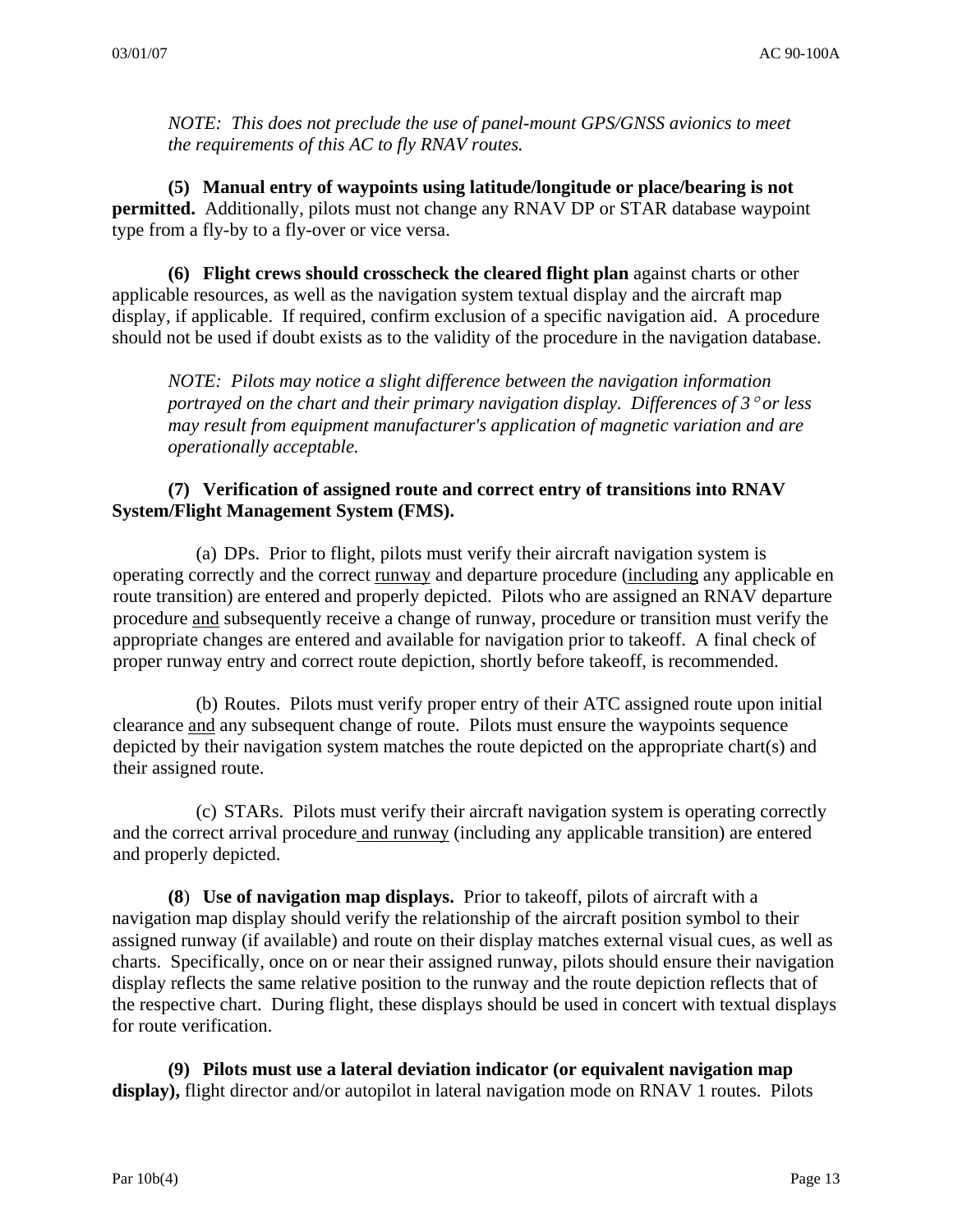are encouraged to use a lateral deviation indicator (or equivalent navigation map display), flight director and/or autopilot in lateral navigation mode on RNAV 2 routes. Pilots of aircraft with a lateral deviation indicator (e.g., a standalone GNSS receiver) must ensure that lateral deviation indicator scaling (full-scale deflection) is suitable for the navigation accuracy associated with the route/procedure (i.e.,  $\pm 1$  nm for RNAV 1,  $\pm 2.0$  nm for RNAV 2).

*NOTE: Some TSO-C129() equipment automatically goes to ±5.0 NM beyond 30 NM from the airport reference point. This is acceptable provided the pilot maintains the required minimum performance standard associated with the procedure.* 

All pilots are expected to maintain route centerlines, as depicted by onboard lateral deviation indicators and/or flight guidance during all RNAV operations described in this AC unless authorized to deviate by ATC or under emergency conditions. For normal operations, crosstrack error/deviation (the difference between the RNAV system computed path and the aircraft position relative to the path) should be limited to  $\pm \frac{1}{2}$  the navigation accuracy associated with the procedure or route (i.e., 0.5 nm for RNAV 1, 1.0 nm for RNAV 2). Brief deviations from this standard (e.g., overshoots or undershoots) during and immediately after procedure/route turns, up to a maximum of 1 times the navigation accuracy (i.e., 1.0 nm for RNAV 1, 2.0 nm for RNAV 2), are allowable.

*NOTE: Some aircraft do not display or compute a path during turns. As such, pilots of these aircraft may not be able to adhere to the ± ½ lateral navigation accuracy during procedural/route turns but are still expected to satisfy the standard during intercepts following turns and on straight segments.* 

**(10) If ATC issues a heading assignment** taking the aircraft off a procedure, the pilot should not modify the route in the RNAV system until a clearance is received to rejoin the procedure or the controller confirms a new route clearance. When the aircraft is not on the published procedure, the specified accuracy requirement (paragraph 8.a.) does not apply.

**(11) Manually selecting aircraft bank limiting functions** may reduce the aircraft's ability to maintain its desired track and are not recommended. Pilots should recognize manually selectable aircraft bank-limiting functions might reduce their ability to satisfy ATC path expectations, especially when executing large angle turns. This should not be construed as a requirement to deviate from Airplane Flight Manual procedures; rather, pilots should be encouraged to limit the selection of such functions within accepted procedures.

 **(12) DPs and STARs** are flown as RNAV 1 procedures.RNAV routes are flown as RNAV 2 unless otherwise specified.

 **(13) Pilots operating RNP-approved aircraft** under the provisions of this AC are not required to modify manufacturer's RNP default values established in the Flight Management Computers.

**c. RNAV DP and STAR Specific Requirements.**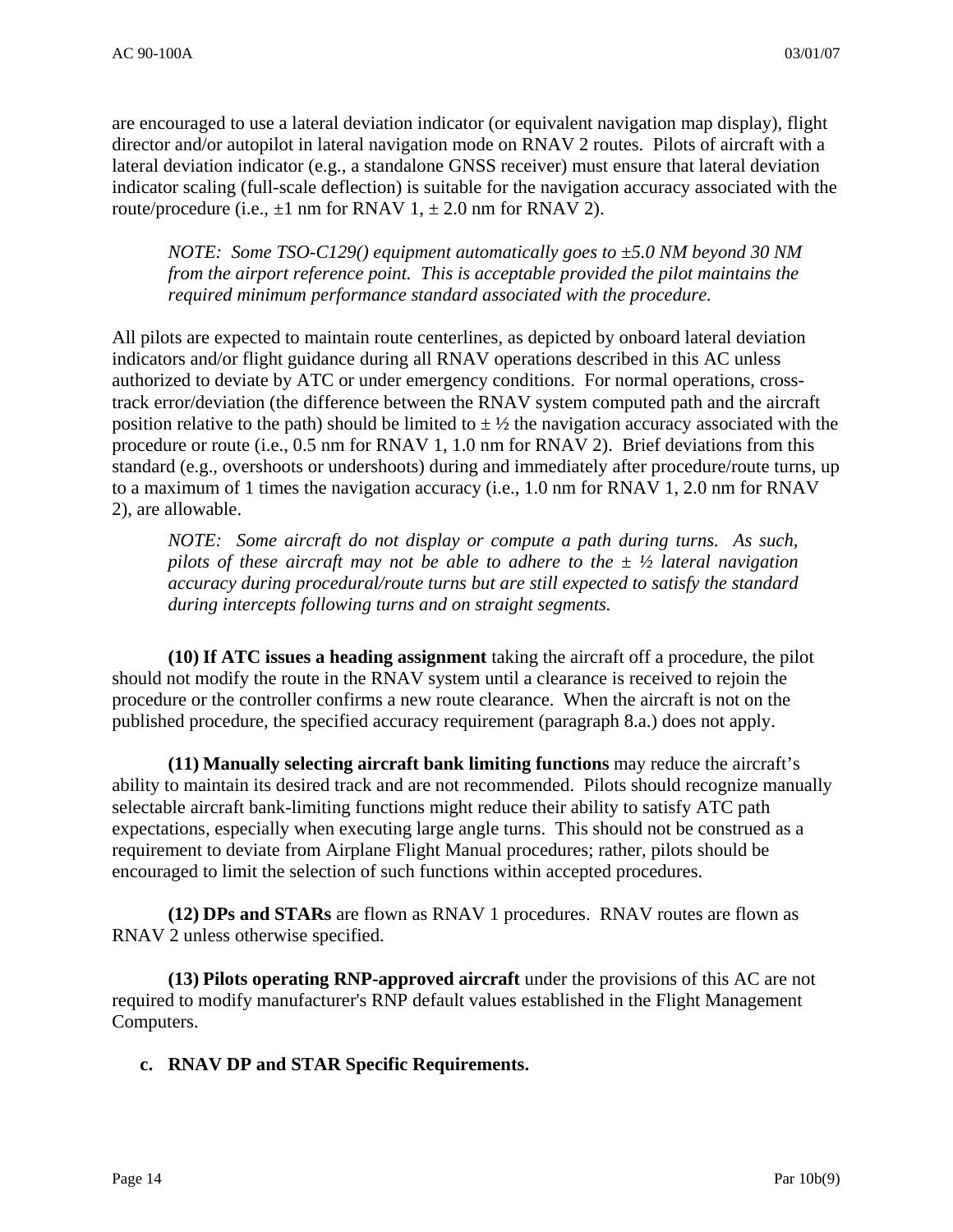**(1) RNAV DP Engagement Altitudes.** For DPs, the pilot must be able to engage RNAV equipment to follow flight guidance for lateral RNAV no later than 500 feet above airport elevation.

 **(2) Pilots must use a lateral deviation indicator (or equivalent navigation map display),** flight director and/or autopilot in lateral navigation mode on RNAV 1 routes. The fullscale CDI deflection value of  $\pm 1$  NM is acceptable.

 **(3) DME/DME/IRU (D/D/I) Aircraft**. Pilots of aircraft without GPS/GNSS, using DME/DME/IRU, must ensure the aircraft navigation system position is confirmed, within 1,000 feet, at the start point of take-off roll. The use of an automatic or manual runway update is an acceptable means of compliance with this requirement. A navigation map may also be used to confirm aircraft position, if pilot procedures and display resolution allow for compliance with the 1,000-foot tolerance requirement.

 **(4) GNSS Aircraft.** When using GNSS, the signal must be acquired before the take-off roll commences.

*NOTE: For aircraft using TSO-C129/C129a, the departure airport must be loaded into the flight plan in order to achieve the appropriate navigation system monitoring and sensitivity. For aircraft using TSO-C145a/C146a avionics, if the departure begins at a runway waypoint, then the departure airport does not need to be in the flight plan to obtain appropriate monitoring and sensitivity.* 

 **d. Contingency Procedures.** The pilot must notify ATC of any loss of the RNAV capability, together with the proposed course of action. If unable to comply with the requirements of an RNAV procedure, pilots must advise Air Traffic Control as soon as possible. For example, ". . .N1234, failure of GPS/GNSS system, unable RNAV, request amended clearance." The loss of RNAV capability includes any failure or event causing the aircraft to no longer satisfy the criteria of this AC. Example failures include, but are not limited to, loss of autopilot/flight director (if required), or reversion to navigation other than GNSS or DME/DME/IRU (even though no pilot monitoring of navigation updating source is required). In the event of communications failure, established lost communication procedures should be followed.

## **11. PILOT KNOWLEDGE REQUIREMENTS AND TRAINING.**

The pilot is expected to be knowledgeable in the following areas. Also, for Parts 121, 125, 129, 135, and 91 Subpart K operators, the approved training program should address the elements listed below. This training program should provide sufficient training (for example, simulator, training device, or aircraft) on the aircraft's RNAV system to the extent that the pilots are not just task oriented. Training need not be repeated if it addresses specific items listed below.

## **a. The information in this AC.**

## **b. The meaning and proper use of Aircraft Equipment/Navigation Suffixes**.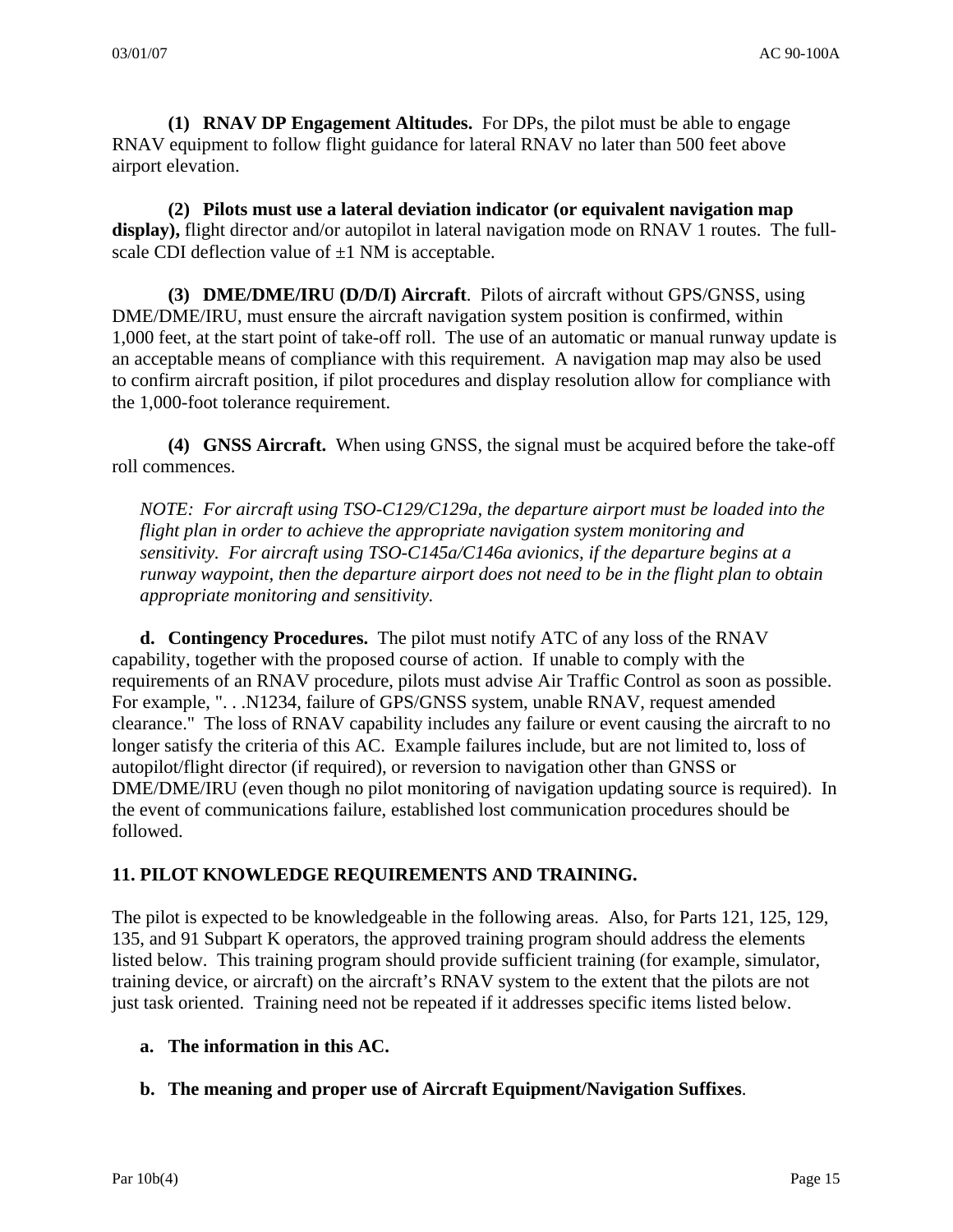## **c. Procedure characteristics as determined from chart depiction and textual description.**

 **(1) Depiction of waypoint types** (fly-over and fly-by) and path terminators (provided in Appendix 3 and any other types used by the operator) as well as associated aircraft flight paths.

 **(2) Required navigation equipment** for operation on RNAV routes, DPs, and STARs (for example, DME/DME/IRU and GPS/GNSS).

**(3) Phraseology.** Some RNAV procedures may incorporate the use of "Descend via" clearances. Pilots should be familiar with the correct use of the terminology and procedures as mentioned in AIM (refer to Air Traffic Procedures, Arrival Procedures).

#### **d. RNAV system-specific information:**

 **(1) Levels of automation, mode annunciations**, changes, alerts, interactions, reversions, and degradation.

**(2) Functional integration with other aircraft systems.** 

 **(3) The meaning and appropriateness of route discontinuities** as well as related flight crew procedures.

 **(4) Monitoring procedures for each phase of flight** (for example, monitor PROG or LEGS page).

 **(5) Types of navigation sensors (**for example, DME, IRU, GPS/GNSS) utilized by the RNAV system and associated system prioritization/weighting/logic.

#### **(6) Turn anticipation with consideration to speed and altitude effects.**

#### **(7) Interpretation of electronic displays and symbols.**

 **e. RNAV equipment operating procedures**, as applicable, including how to perform the following actions:

#### **(1) Verify currency of aircraft navigation data.**

 **(2) Verify successful completion of RNAV system self-tests.**

- **(3) Initialize RNAV system position.**
- **(4) Retrieve and fly a DP or STAR** with appropriate transition.
- **(5) Adhere to speed and/or altitude constraints** associated with a DP or STAR.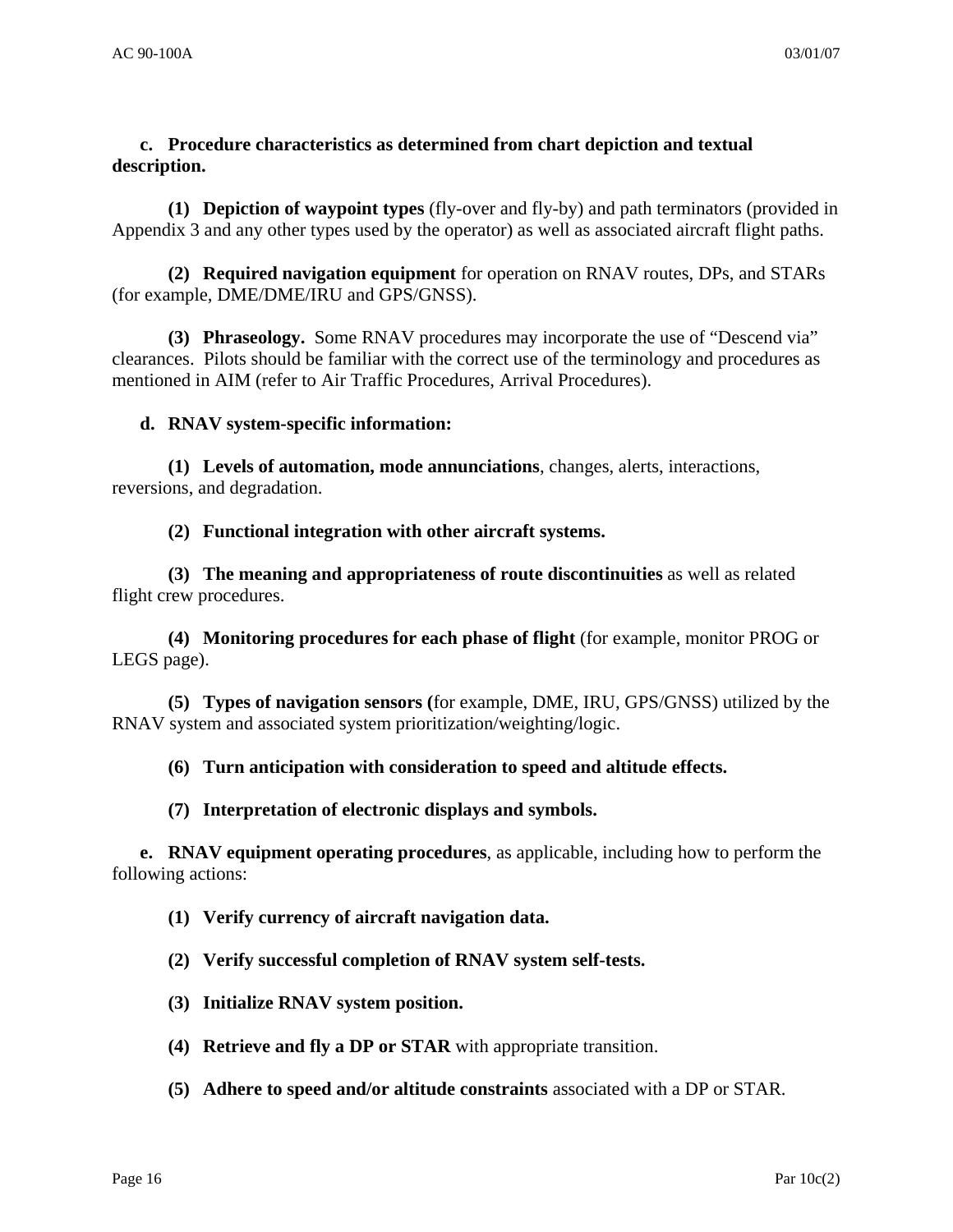- **(6) Make a runway change associated with a DP or STAR.**
- **(7) Verify waypoints and flight plan programming.**

 **(8) Perform a manual or automatic runway update** (with takeoff point shift, if applicable).

- **(9) Fly direct to a waypoint.**
- **(10) Fly a course/track to a waypoint.**
- **(11) Intercept a course/track.**
- **(12) Be vectored off and rejoin a procedure.**
- **(13) Determine cross-track error/deviation.**
- **(14) Insert and delete/clear route discontinuity.**
- **(15) Remove and reselect navigation sensor input(s).**

 **(16) When required, confirm exclusion of a specific navigation aid** or navigation aid type.

- **(17) Insert and delete a lateral offset.**
- **(18) Change the arrival airport and alternate airport.**
- **(19) Insert and delete a holding pattern.**

**f. Operator-recommended levels of automation** for phase of flight and workload, including methods to minimize cross-track error to maintain procedure centerline.

#### **g. Contingency procedures for RNAV failures.**

Original Signed By Roger Forshee

James J. Ballough Director, Flight Standards Service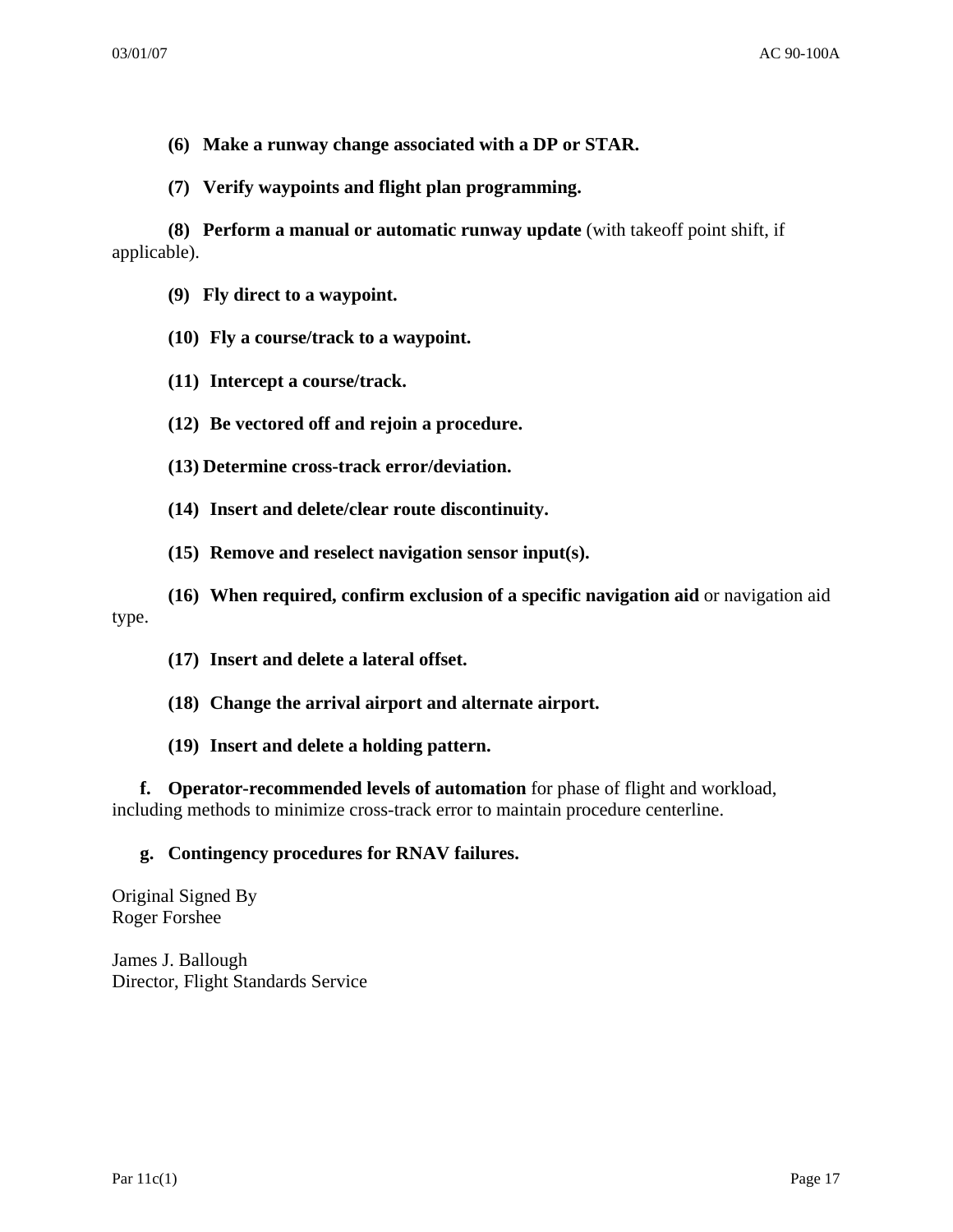# **APPENDIX 1. CRITERIA FOR APPROVAL OF BASELINE AREA NAVIGATION (RNAV) SYSTEMS USING DISTANCE MEASURING EQUIPMENT (DME)**

# **1. PURPOSE.**

The FAA is responsible for evaluating DME/DME coverage and availability against a minimum standard DME/DME RNAV system for each route and procedure. Detailed criteria defining DME/DME RNAV system performance as it relates to the DME infrastructure is needed. This appendix defines the minimum performance and functions (baseline) for DME/DME RNAV systems intended to support the implementation of RNAV 1 and RNAV 2 routes, as well as RNAV 1 Departure Procedures (DPs) and Standard Terminal Arrivals (STARs). These criteria may be applied under an airworthiness approval for new equipment or used by the manufacturer for self-certification of existing equipment.

# **2. MINIMUM REQUIREMENTS FOR DME/DME RNAV SYSTEM.**

 **a. Tuning and Updating Position of DME Facilities.** The DME/DME RNAV system must:

## **(1) Position update within 30 seconds of tuning DME navigation facilities.**

 **(2) Auto-tune multiple DME facilities.** 

 **(3) Provide continuous DME/DME position updating.** (Given a third DME facility or a second pair has been available for at least the previous 30 seconds, there must be no interruption in DME/DME positioning when the RNAV system switches between DME stations/pairs.)

 **b. Using Facilities in the Airport/Facility Directory.** The FAA cannot ensure all DME signals within reception distance of U.S. airspace meet International Civil Aviation Organization (ICAO) standards. These could include non-U.S. DME facilities, or Department of Defense (DOD) maintained DME facilities excluded from the National Airspace System (NAS) database. DME/DME RNAV procedure design will only use DME facilities listed in the Airport/Facility Directory (A/FD). Although a procedure design issue, applicants may mitigate this restriction by:

**(1) Having the DME/DME RNAV system** only use DME facilities listed in the A/FD.

 **(2) Requiring exclusion of non-NAS DME facilities** from the aircraft's navigation database when the RNAV routes or procedures are within reception range of these non-NAS DME facilities.

 **(3) Demonstrating to the FAA that their RNAV system** performs reasonableness checks to detect errors from the non-NAS DME facilities and excludes these facilities from the navigation position solution when appropriate (e.g., using the ARINC 424 coding to preclude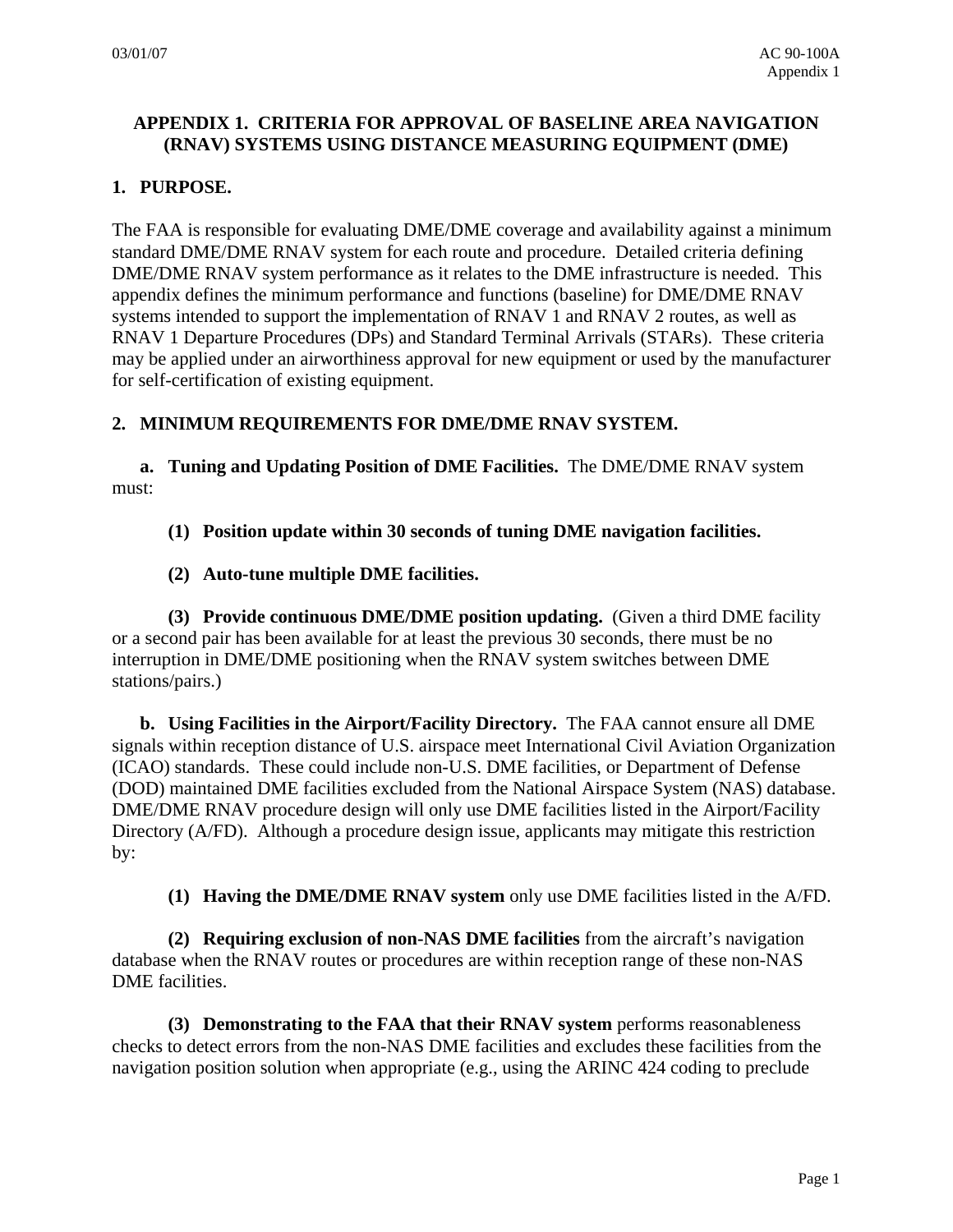tuning co-channel DME facilities when the DME facilities signals-in-space overlap). See Appendix 1, paragraph 3 for guidance on testing of reasonableness checks.

 **c. DME Facility Relative Angles.** When needed to generate a DME/DME position, the DME/DME RNAV system (referred to as FMS hereafter) must use, as a minimum, DMEs with a relative include angle between 30° and 150°. The FMS may use DME pairs outside these angles (for example,  $20^{\circ}$  to  $160^{\circ}$ ).

 **d. RNAV System Use of DMEs.** The RNAV system may use any receivable DME facility (listed in the A/FD) regardless of its location. When needed to generate a DME/DME position, as a minimum, the RNAV system must use an available and valid low altitude and/or high altitude DME anywhere within the following region around the DME facility:

## **(1) Greater than or equal to 3 NM from the facility**; and

**(2) Less than 40 degrees above the horizon** when viewed from the DME facility; and

 **(3) For facilities with an ARINC 424 figure of merit (FOM),** the RNAV system may use the FOM value as the acceptable, usable region:

| If the ARINC 424 FOM is: | The aircraft's DME/DME RNAV system must be: |                                    |
|--------------------------|---------------------------------------------|------------------------------------|
|                          | Less than or equal to:                      | And less than:                     |
|                          | 40 NM from the facility                     | 12,000 ft above facility elevation |
|                          | 70 NM from the facility                     | 18,000 ft above facility elevation |
|                          | 130 NM from the facility                    | $- -$                              |
|                          | 160 NM from the facility                    | $- -$                              |

*NOTE 1: RNAV systems may use additional DME facilities (for example, a LOC DME facility may be used but is not required to be used for positioning). RNAV systems are not required to use the FOM value* 

*NOTE 2: RNAV routes and procedures may include new FOMs with Expanded Service Volumes.* 

# **(4) A valid DME facility:**

- **(a) Broadcasts an accurate facility identifier signal,**
- **(b) Satisfies the minimum field strength requirements,** and

 **(c) Is protected from other interfering DME signals** according to the co-channel and adjacent channel requirements.

 **e. No Requirement to Use VOR, NDB, LOC, IRU or AHRS.** There is no requirement to use VOR (VHF omni-range), LOC (localizer), NDB (non-directional beacon), IRU (inertial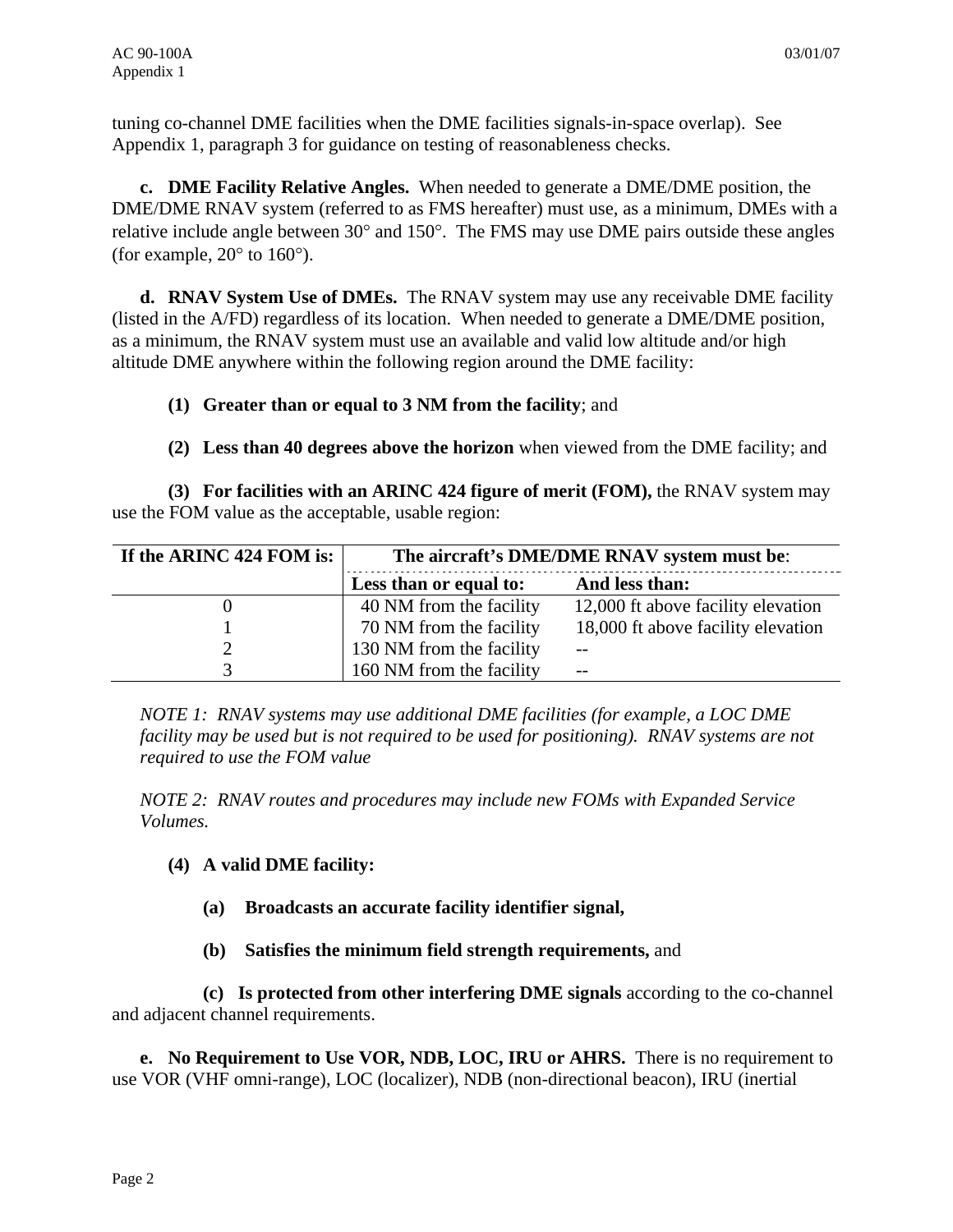reference unit) or AHRS (attitude heading reference system) during normal operation of the DME/DME RNAV system.

 **f. Position estimation error.** A minimum of two DME facilities satisfying the criteria in paragraph 2, and any other valid DME facilities not meeting that criteria, the 95% position estimation error must be better than or equal to 1.75 NM. A flight technical error contribution not exceeding 1.0 NM (95%) may be assumed for RNAV 2 operations.

*NOTE 1: This performance requirement is met for any navigation system that uses two DME stations simultaneously, limits the DME inclusion angle to between 30 and 150*° *and uses DME sensors that meet the accuracy requirements of TSO-C66c. If the RNAV system uses DME facilities outside the range identified above, the DME signal-in-space error can be assumed to be 0.1 NM 95%.* 

*NOTE 2: When using a minimum of two DME facilities satisfying the criteria in appendix 3, paragraph 2.d., the 95% position estimation error must be better than or equal to the following equation:* 



*Single facility reference, where:*  $\sigma_{\rm sig} = 0.05$  *NM* <sup>σ</sup>*air is MAX {(0.085 NM, (0.125% of distance)}*   $\alpha$  = *inclusion angle (30<sup>°</sup> to 150<sup>°</sup>)* 

 **g. Preventing Erroneous Guidance from Co-Channel Facilities.** The RNAV system must ensure co-channel DME facilities do not cause erroneous guidance. This could be accomplished by including VOR reasonableness checking when initially tuning a DME facility or excluding a DME facility when there is a co-channel DME within line-of-sight. See appendix 3, paragraph 3 for guidance on testing of reasonableness checks.

*NOTE: The DME assessment cannot use a DME facility when there is a co-channel DME facility within line-of-sight.* 

 **h. Preventing Erroneous VOR Signals-in-Space.** The RNAV system must ensure an erroneous VOR signal-in-space does not cause the position accuracy to exceed 1.75 NM for RNAV 2 and 0.87 NM for RNAV 1. This could be accomplished by not using VOR signals when DME/DME will be available or weighting and/or monitoring the VOR signal with DME/DME to ensure it does not mislead position results (for example, through reasonableness checks). See paragraph 3 for guidance on testing of reasonableness checks.

 **i. Ensuring RNAV Systems Use Operational Facilities.** The RNAV system must use operational DME facilities. DME facilities listed by NOTAM as unavailable (for example, under test or other maintenance) could still reply to an airborne interrogation. (Therefore, nonoperational facilities must not be used.) An RNAV system may exclude non-operational facilities by checking the identification or inhibiting the use of facilities identified as not operational.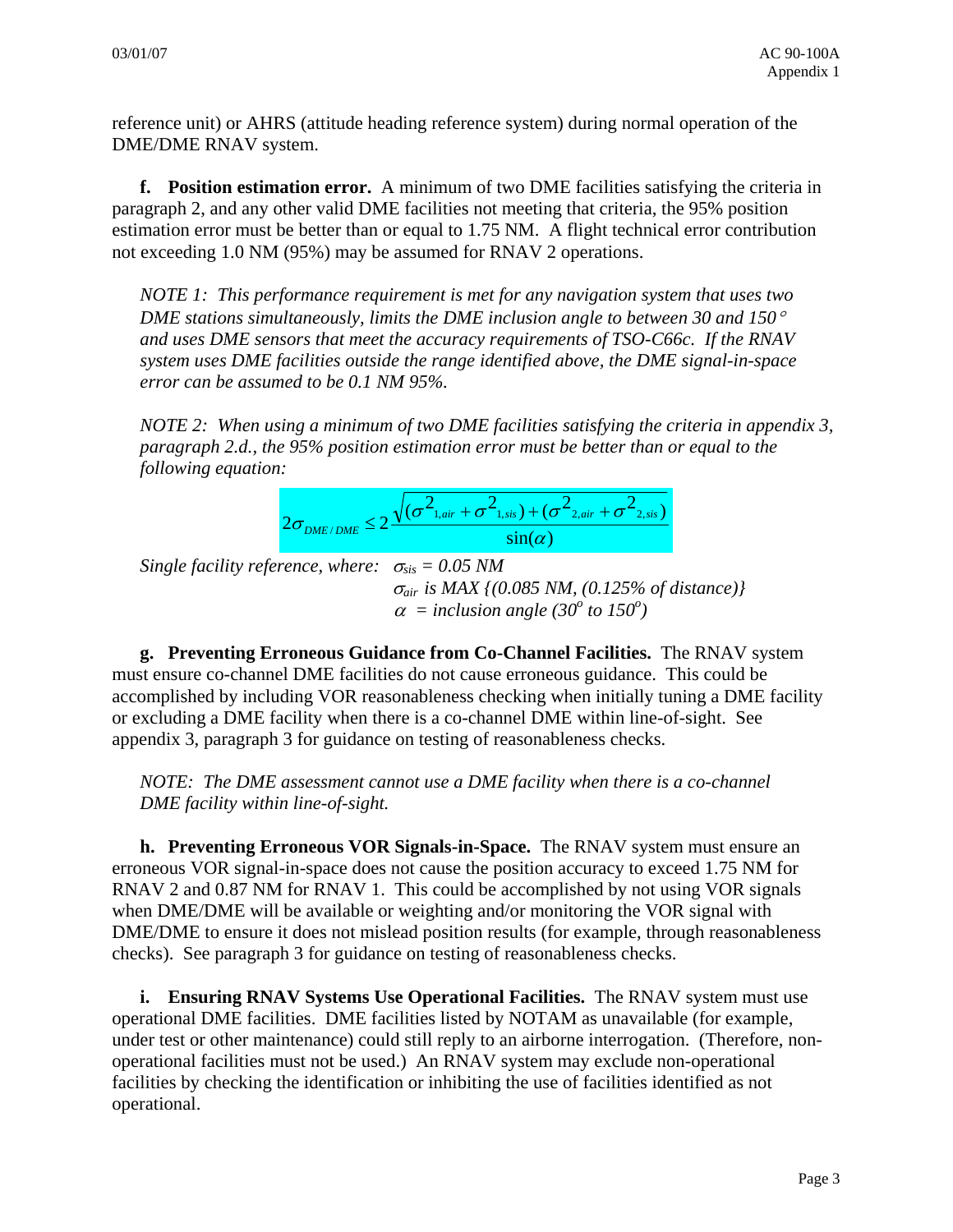**j. Operational Mitigations.** Operational mitigations defined to qualify equipment with this AC will not require pilot action during critical phases of flight, pilot monitoring of the RNAV system's navigation updating source(s), or time intensive programming/ blackballing of multiple DME stations prior to executing a procedure.

*NOTE 1: Blackballing single facilities listed by NOTAM as out-of-service and/or programming route/procedure-defined "critical" DME is acceptable when this mitigation requires no pilot action during a critical phase of flight. A programming requirement also does not imply the pilot should complete manual entry of DME facilities not in the navigation database. Instead, this allows RNAV systems to tune a critical DME, as appropriate to a specific route or procedure.* 

*NOTE 2: The critical phase of flight is normally from the final approach fix on an approach procedure through missed approach, or from field elevation to 2,500 ft above airport elevation on a departure.* 

## **3. REASONABLENESS CHECKS.**

Many FMSs perform a reasonableness check to verify valid DME measurements. Reasonableness checks are very effective against database errors or erroneous system acquisition (such as co-channel facilities), and typically fall into two classes:

- Those the FMS uses after it acquires a new DME. The FMS compares the aircraft's position before using the DME to the aircraft's range to the DME, and
- Those the FMS continuously uses, based on redundant information (for example, extra DME signals or IRU data).

 **a. General Requirements.** The reasonableness checks are intended to prevent navigation aids from being used for navigation update in areas where the data can lead to radio position fixing errors due to co-channel interference, multipath, and direct signal screening. In lieu of using radio navigation aid published service volume, the navigation system should provide checks, which preclude use of duplicate frequency NAVAIDs within range, over-the-horizon NAVAIDs, and use of NAVAIDs with poor geometry.

**b.** Assumptions. Under certain conditions, reasonableness checks can be invalid.

 **(1) Do not assume a DME signal remains valid** just because it was valid when acquired.

 **(2) Do not assume extra DME signals are available.** The intent of this baseline is to support operations where the infrastructure is minimal (for example, when only two DMEs are available for parts of the procedure).

 **c. Use Stressing Conditions to Test Effectiveness.** When an applicant uses a reasonableness check to satisfy any requirement in this AC, they must test the effectiveness of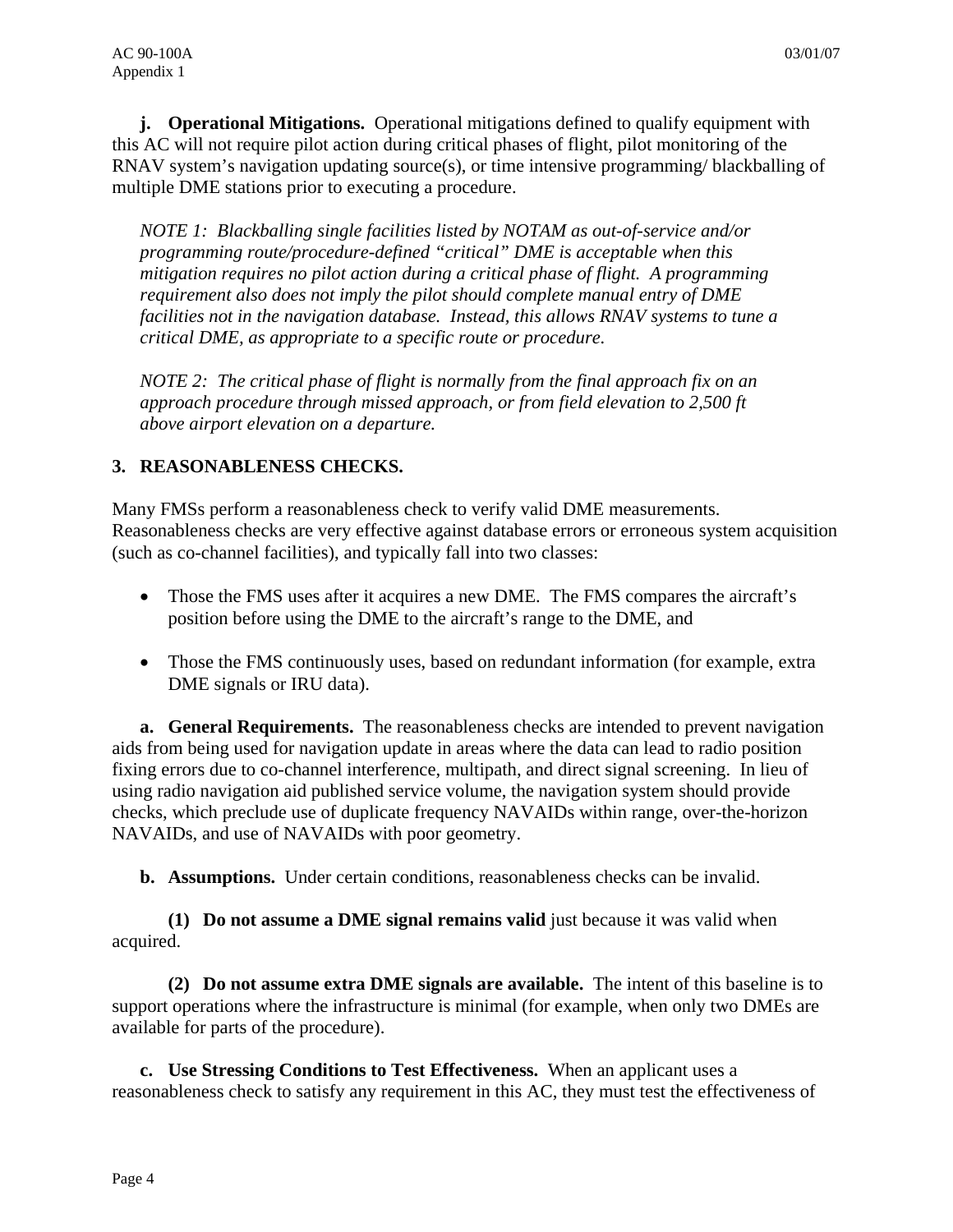the check under stressing conditions. An example of this condition is a DME signal that is valid at acquisition and ramps off during the test (similar to what a facility under test might do), when there is only one other supporting DME or two signals of equal strength.

## **4. PERFORMANCE CONFIRMATION PROCESS.**

New systems may demonstrate compliance with these criteria as part of the airworthiness approval.For existing systems, the manufacturer should determine compliance with the equipment and aircraft criteria in this appendix. Manufacturers who have achieved their compliance should provide this information by letter to their customers. Operators/pilots may use this approval as a basis for their operations. Manufacturers are also requested to provide a copy of this letter to Flight Technologies and Procedures Division, AFS-400, (202) 385-4586, to facilitate making this information available to all operators. Guidance is provided below for both an airplane manufacturer and FMS and DME manufacturers.

 **a. Airplane manufacturer (Type Certificate (TC) holders incorporating FMS and DME/DME positioning).** The manufacturer should review the available data for the integrated navigation system, and obtain additional data as appropriate, to determine compliance with the criteria in this AC. Those manufacturers who have achieved compliance with the criteria should provide this information by letter to their customers. Manufacturers are also requested to provide a copy of this letter to AFS-400, to facilitate making this information available to all operators.

## **b. Equipment manufacturers (typically separate Technical Standard Order (TSO) DME and FMS holders).**

 **(1) DME Sensor**. The only requirement in this appendix that needs to be considered for a DME sensor is the accuracy requirement. DME sensors have been demonstrated to a variety of performance requirements per TSO-C66, Distance Measuring Equipment (DME) Operating within the Radio Frequency Range of 960-1215 Megahertz.

**(a) TSO-C66 performance standards** have evolved as follows:

**(i)** TSO-C66: (Aug 1960) RTCA/DO99.

 **(ii)** TSO-C66a: (Sep 1965) RTCA/DO151, accuracy requirement as total error with 0.1 NM attributed to ground facility, airborne equipment accuracy of 0.5 NM or 3% of distance, whichever is greater, with a maximum of 3 NM.

 **(iii)** TSO-C66b: (Nov 1978) RTCA/DO151a, accuracy requirement as total error with 0.1 NM attributed to ground facility, airborne equipment accuracy of 0.5 NM or 1% of distance, whichever is greater, with a maximum of 3 NM.

 **(iv)** TSO-C66c: (Sept 1985) RTCA/DO189, accuracy requirement as total error for the airborne equipment of 0.17 NM or 0.25% of distance, whichever is greater.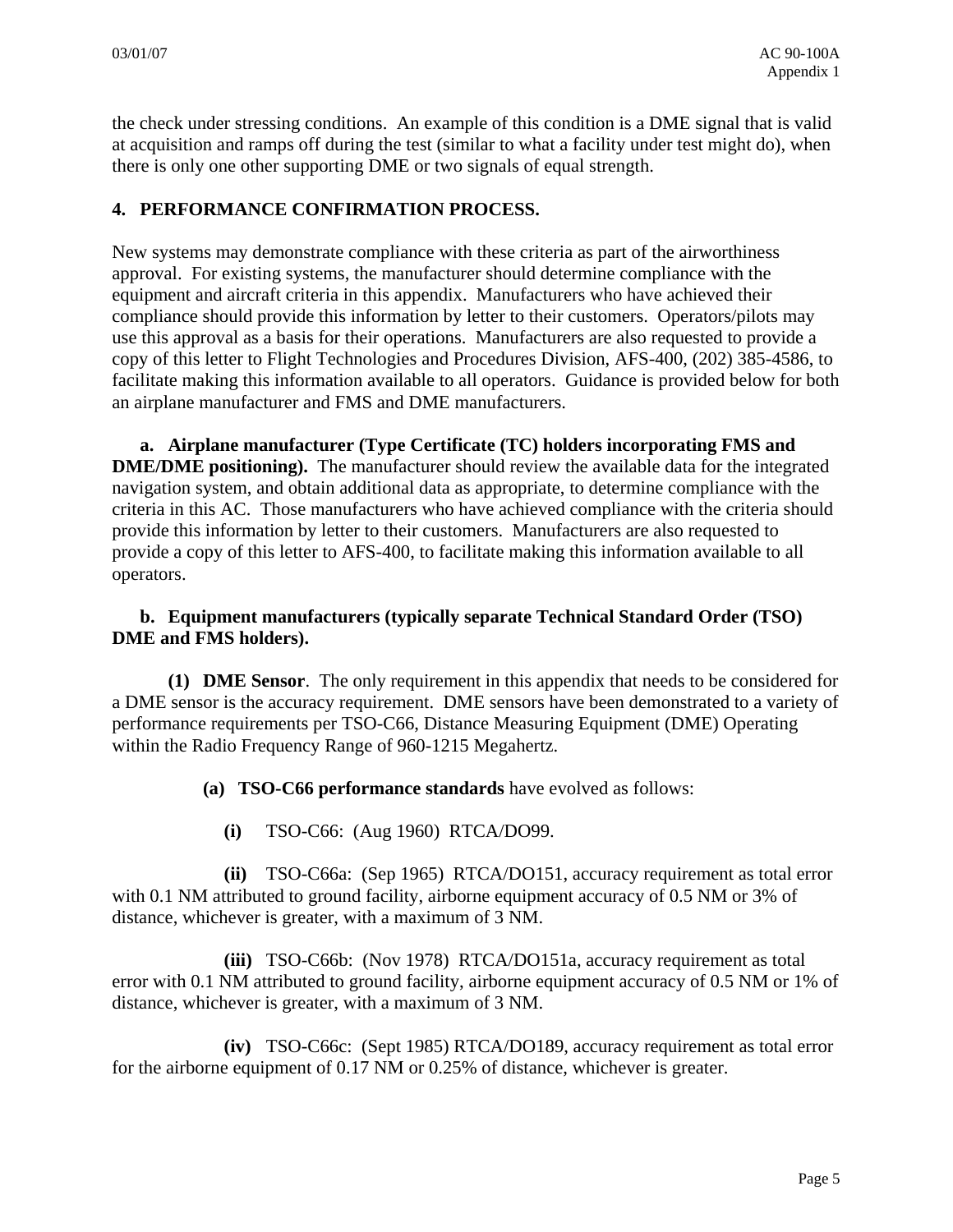**(b) The accuracy required by TSO-C66c** is adequate to support the criteria in this appendix, and DME equipment manufacturers under these versions of the TSO do not need to further evaluate their equipment for RNAV 1 and RNAV 2 operations. DME sensor manufacturers may use the following process to establish more accurate performance than originally credited.

 **(i)** Determining Achieved Accuracy. Rather than relying on original demonstrated performance, the applicant may elect to review the original TSO or TC/STC test data to determine the demonstrated accuracy and/or make any appropriate changes to qualification tests to determine achieved accuracy.

*NOTE: When conducting accuracy analysis, the DME signal-in-space error can be assumed to be 0.1 NM 95% (both inside and outside the published service volume). If demonstrating accuracy under bench or flight test conditions the actual accuracy of the bench equipment or ground facility should be considered.* 

 **(ii)** Accomplishing New Testing. New testing should be performed under the same conditions used to demonstrate compliance with the original TSO-C66 standard.

 **(iii)** Manufacturers who have demonstrated more accurate DME performance should state the demonstrated accuracy in a letter to their customers. Manufacturers are also requested to provide a copy of this letter to AFS-400 to facilitate making the information available to all operators.

 **(2) Multi-Sensor Systems (FMS).** The manufacturer should review the available data for the integrated navigation system, and obtain additional data as appropriate, to determine compliance with the criteria in this appendix. Manufacturers who have determined compliance should state such in a letter to their customers, along with any operational limitations (for example, if the pilot is expected to manually inhibit the use of facilities which are listed by NOTAM as unavailable). The manufacturer's certification may limit the compliance to specific DME systems, or may reference any DME qualified to the accuracy requirements of TSO-C66c. Manufacturers should also provide a copy of this letter to AFS-400.

 **(a) FMS accuracy is dependent on a number of factors**, including latency effects, the selection of DME facilities, the method of combining information from multiple DMEs, and the effects of other sensors used to determine a position. For FMSs using two (or more) DMEs at the same time and limiting the DME include angle to between 30 and 150°, the accuracy requirement can be met if the DME sensors meet the accuracy requirements of TSO-C66c. For FMSs without these characteristics, the accuracy should be evaluated under poor DME geometry scenarios and should consider the demonstrated DME sensor accuracy. Poor geometry scenarios may include angles at the limits specified earlier, with or without additional DME facilities available outside those conditions.

 **(b) Identify those conditions** that would result in failure to meet the accuracy requirement, and the means to preclude those identified conditions.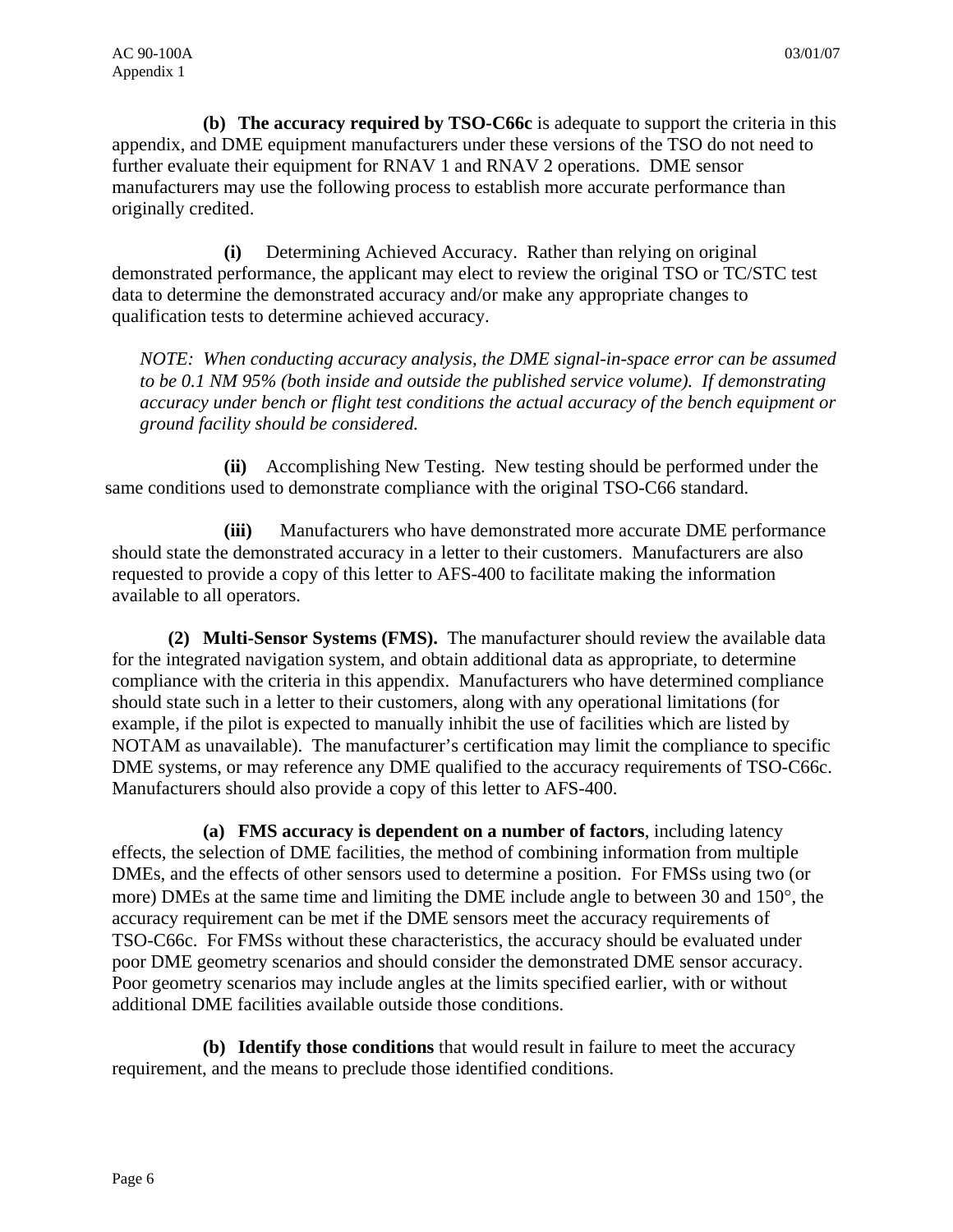## **APPENDIX 2. CRITERIA FOR APPROVAL OF BASELINE AREA NAVIGATION (RNAV) SYSTEMS USING DISTANCE MEASURING EQUIPMENT (DME) 1. AND INERTIAL REFERENCE UNIT (IRU)**

## **1. PURPOSE.**

This appendix defines a minimum DME/DME/IRU (D/D/I) RNAV system baseline performance capable of supporting RNAV 1 and RNAV 2 routes, as well as RNAV 1 Departure Procedures (DPs) and Standard Terminal Arrivals (STARs). For routes and procedures designed using this performance standard, the FAA will decide if adequate DME coverage is available using FAA computer modeling and flight inspection assets. This assessment of DME coverage will also determine if an Expanded Service Volume (ESV) is necessary for select DME facilities.

## **2. MINIMUM REQUIREMENTS FOR DME/DME/IRU RNAV SYSTEM.**

**a. The minimum requirements of Appendix 1 apply and are not repeated in Appendix 2, except where additional performance is required.** The performance confirmation process in Appendix 1, paragraph 4, applies to appendix 2.

 **b. No Requirement to Use VOR, NDB, LOC, or AHRS.** There is no requirement to use VOR (VHF omni-range), NDB (non-directional beacon), LOC (localizer), or AHRS (attitude heading reference system) during normal operation of the DME/DME/IRU RNAV system.

 **c. Position estimation error.** Given any two DME facilities satisfying the criteria in Appendix 1, subparagraphs 2b, 2c, and 2d, and any combination of other valid DME facilities not meeting that criteria, the 95% position estimation error must be better than or equal to the value obtained using the equation referenced in Appendix 1, subparagraph 2f..

*NOTE: In order to take full advantage of the inertial coasting capability during gaps in DME/DME coverage, it is necessary to define the best possible baseline for the DME/DME performance at the beginning of the coverage gap. This baseline needs to take into account the DME geometry and performance at that time to provide as much margin as possible, thereby allowing the most time for INS coasting. This equation assumes the airborne equipment satisfies the accuracy requirements of TSO-C66c.* 

## **d. Inertial Performance.**

 **(1) Inertial system performance** must satisfy the criteria of 14 CFR Part 121, Appendix G.

*NOTE: Based on an evaluation of IRU performance, the growth in position error after reverting to IRU can be expected to be less than 2 NM per 15 minutes.* 

#### **e. Additional FMS Capabilities.**

**(1) Automatic position updating** from the DME/DME solution is required.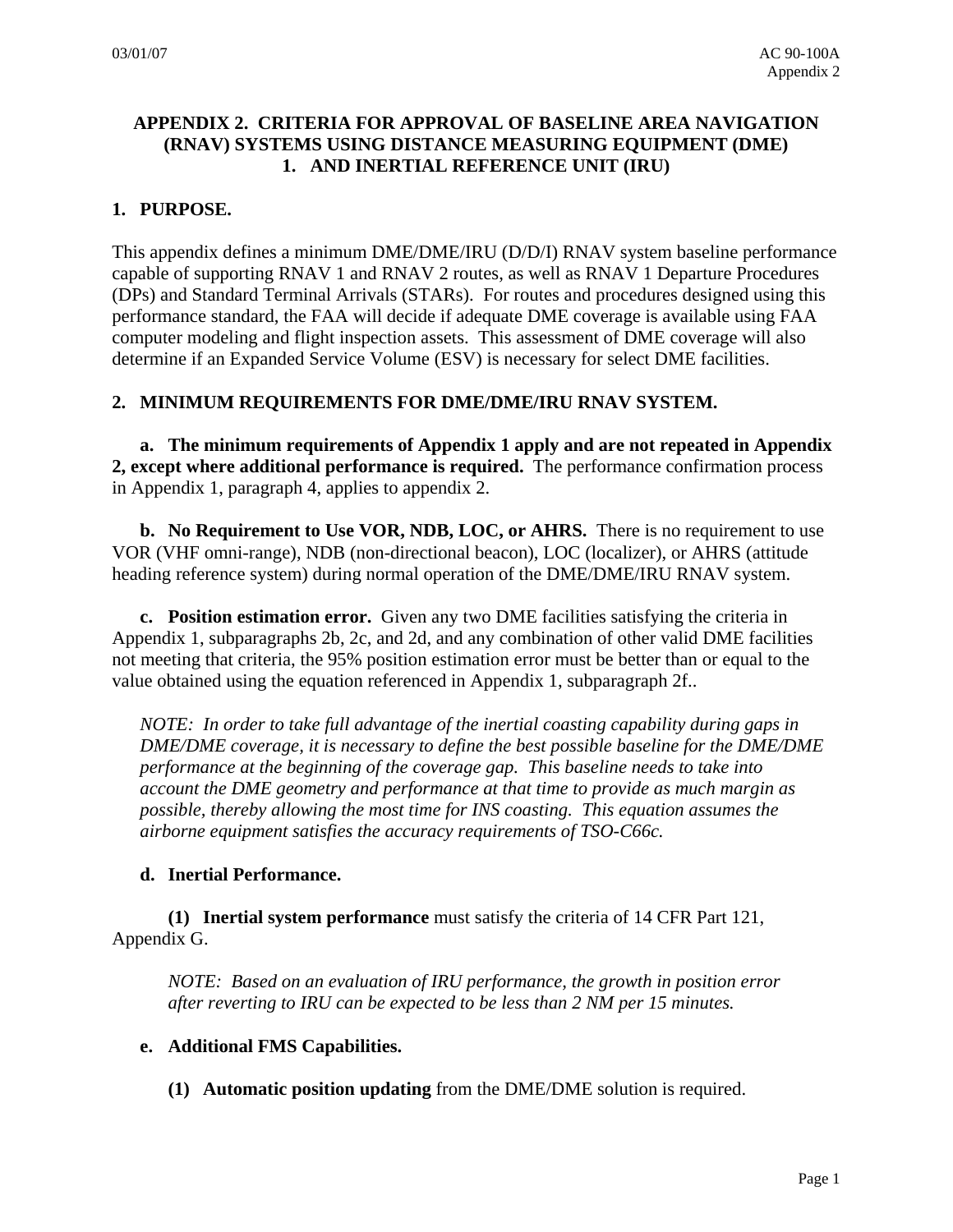*NOTE: Operators/pilots should contact manufacturers to discern if any annunciation of inertial coasting is suppressed following loss of radio updating.* 

- **(2) Must be able to accept a position update** immediately prior to takeoff.
- **(3) Must exclude VORs** greater than 40 NM from the aircraft.

 **f. Minimum Performance Standard for each Route or Procedure.** The total system error must be less than or equal to 1.0 NM (95%) throughout the route. In order to maximize the amount of IRU coasting allowed, the flight technical error for D/D/I aircraft on terminal procedures should be limited to 0.5 NM (95%).

*NOTE: The FAA assures that systems meeting the D/D/I RNAV minimum performance standard satisfy this requirement on all identified routes and procedures, and these RNAV systems do not require further evaluation. Systems seeking approval using different RNAV system characteristics or performance must demonstrate this performance for each published route or procedure.*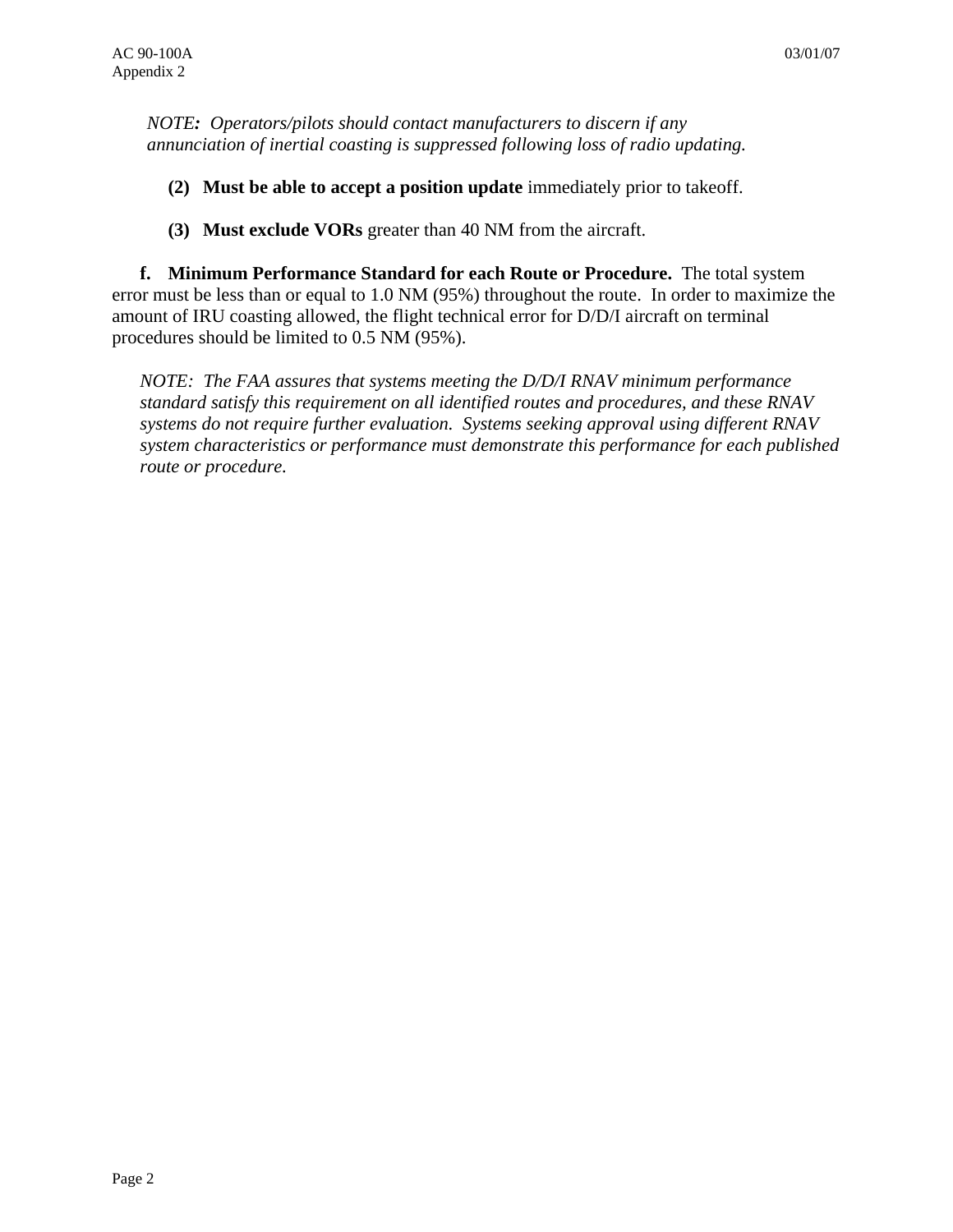# **APPENDIX 3. NAVIGATION DISPLAYS AND FUNCTIONS**

**1. Navigation data, including a to/from indication and a failure indicator, must be displayed on a lateral deviation display** such as CDI, (E)HSI and/or a navigation map display. These shall be used as primary flight instruments for the navigation of the aircraft, for maneuver anticipation and for failure/status/integrity indication. They shall meet the following requirements:

**a. Non-numeric lateral deviation display** (for example, CDI, (E)HSI), with a To/From indication and a failure annunciation, for use as primary flight instruments for navigation of the aircraft, for maneuver anticipation, and for failure/status/integrity indication, with the following five attributes:

**(1)** The displays shall be visible to the pilot and located in the primary field of view  $(\pm$ 15 degrees from pilot's normal line of sight) when looking forward along the flight path.

 **(2)** The lateral deviation scaling should agree with any alerting and annunciation limits, if implemented.

**(3)** The lateral deviation display must also have a full-scale deflection suitable for the current phase of flight and must be based on the required total system accuracy.

 **(4)** The display scaling may be set automatically by default logic or set to a value obtained from a navigation database. The full-scale deflection value must be known or must be available for display to the pilot commensurate with en route or terminal values.

**(5)** The lateral deviation display must be automatically slaved to the RNAV computed path. The course selector to the deviation display should be automatically slewed to the RNAV computed path or the pilot must adjust the OBS or HSI selected course to the computed desired track.

*NOTE: The normal function of stand-alone GNSS equipment meets this requirement.*

**b. If using a navigation map display, it** should give equivalent functionality to a lateral deviation display as described above, (Appendix 3, paragraph 1.a. (1-5)), readily visible to the pilot, with appropriate map scales (scaling may be set manually by the pilot).

## **2. The following system functions are required as a minimum within RNAV equipment:**

**a. The capability to continuously display** to the pilot flying, on the primary flight instruments for navigation of the aircraft (primary navigation display), the RNAV computed desired path and aircraft position relative to the path.

**b. For operations where the required flight crew is two pilots,** means for both pilots to verify the desired path and the aircraft position relative to the path.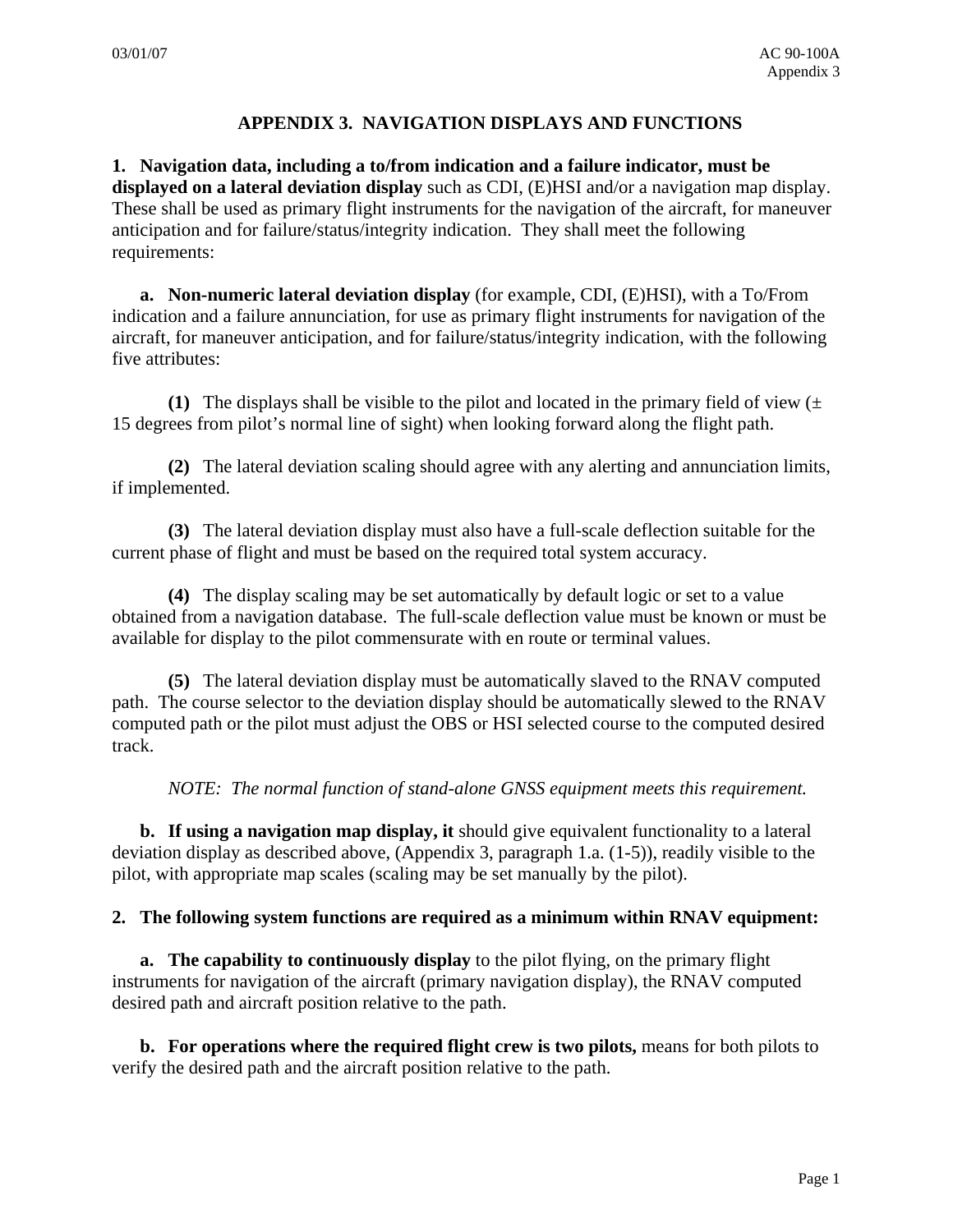**c. A navigation database**, containing current navigation data officially promulgated for civil aviation, which can be updated in accordance with the Aeronautical Information Regulation and Control (AIRAC) cycle and from which terminal airspace procedures can be retrieved and loaded into the RNAV system. The stored resolution of the data must be sufficient to achieve the required total system error. The database must be protected against pilot modification of the stored data.

**d. The means to display the validity period** of the navigation data to the pilot.

**3. The means to retrieve and display data** stored in the navigation database relating to individual waypoints and navigation aids, to enable the pilot to verify the route/procedure to be flown.

**4. The entire RNAV segment of the DP or STAR to be flown must be extracted from the navigation database.** In this document, the RNAV segment begins at the first occurrence of a named waypoint, track, or course and ends at the last occurrence of a named waypoint, track, or course. Heading legs, prior to the first named waypoint or after the last named waypoint of a procedure, are not part of the RNAV segment and do not have to be loaded from the database. Similarly, direct-to-fix legs prior to the first named waypoint of a procedure are not part of the RNAV segment. While not required, the ability to extract the entire RNAV procedure, including heading and direct-to-fix legs, from the database is a recommended function.

**5. The means to display the following items,** either in the pilot's primary field of view, or on a readily accessible page on a multi-function control display unit (MCDU).

- **a. The active navigation sensor type**
- **b. The identification of the active (To) waypoint**
- **c. The ground speed or time to the active (To) waypoint**
- **d. The distance and bearing to the active (To) waypoint**

**6. Where the MCDU is used to support accuracy checks by the pilot,** the capability of displaying lateral deviation with a resolution of at least 0.1 NM.

## **7. The capability for the navigation system to execute a "Direct to" function.**

**8.** The capability for automatic leg sequencing with display of sequencing to the pilot.

**9. The capability to execute procedures extracted from the onboard database** including the capability to execute fly-over and fly-by turns.

**10. The capability to execute leg transitions and maintain tracks** consistent with the following ARINC 424 path terminators: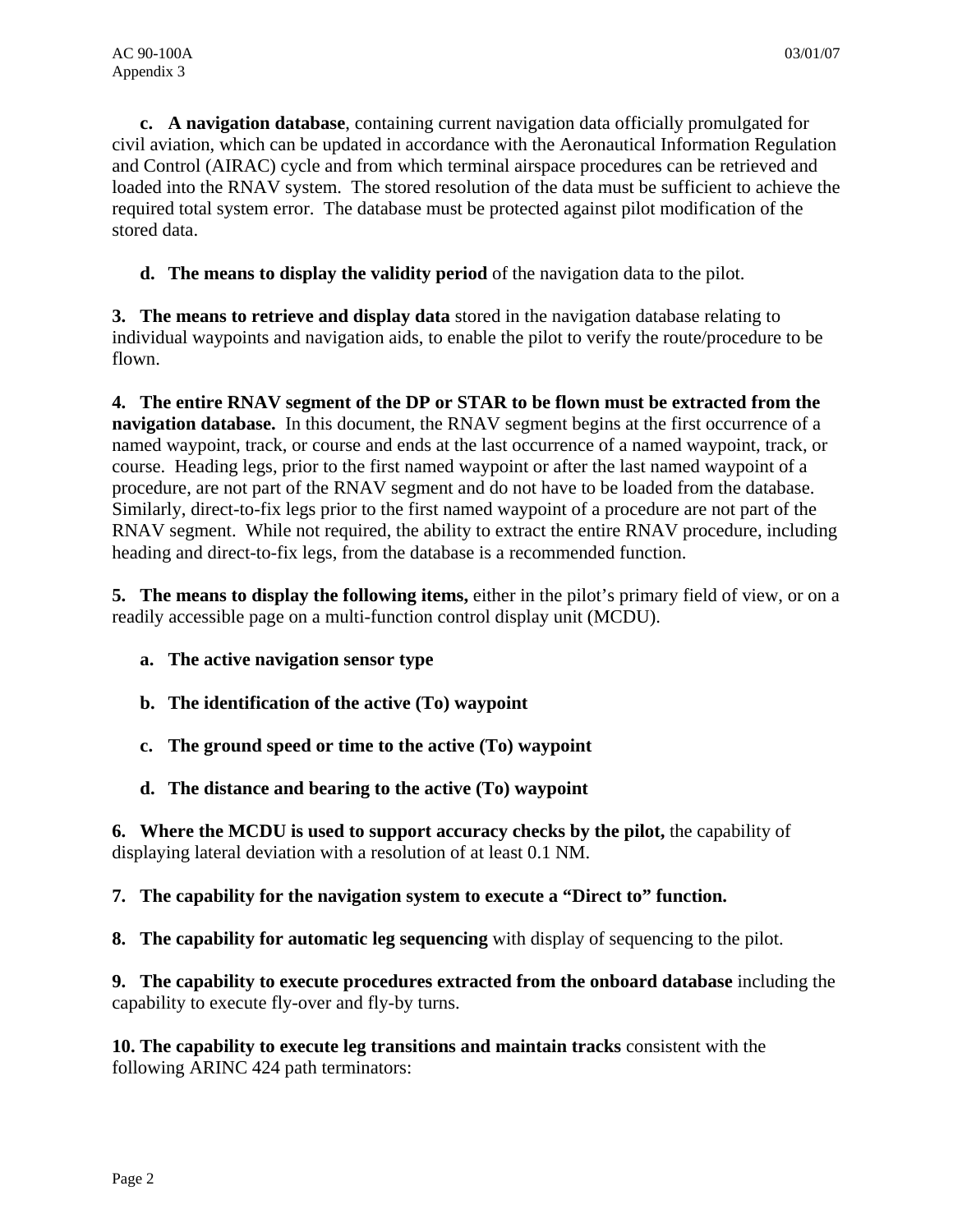**a. The aircraft must have the capability to automatically execute leg transitions and maintain tracks consistent with the following ARINC 424 path terminators,** or their equivalent:

- Initial Fix (IF)
- Course to Fix (CF)
- Direct to Fix (DF)
- Track to Fix (TF)

*NOTE 1: Path terminators are defined in ARINC Specification 424, and their application is described in more detail in RTCA documents DO-236B and DO-201A.* 

*NOTE 2: Numeric values for courses and tracks must be automatically loaded from the RNAV system database. However, automatic CF capability is not required for approval to fly: (1) all RNAV routes covered by this AC as these are constructed using TF path terminators, or (2) those ODPs using a DF or TF path terminator for the first segment.* 

**b. The aircraft must have the capability to automatically execute leg transitions consistent with VA, VM and VI ARINC 424 path terminators,** or must be able to be manually flown on a heading to intercept a course or to go direct to another fix after reaching a procedure-specified altitude.

**c. The aircraft must have the capability to automatically execute leg transitions consistent with CA and FM ARINC 424 path terminators** or the RNAV system must permit the pilot to readily designate a waypoint and select a desired course to or from a designated waypoint.

**11. The capability to load a named RNAV route into an RNAV system from the database** is a recommended function. However, if all or part of the RNAV route (not DP or STAR) is entered through the manual entry of fixes from the navigation database, a TF leg type must be used to define the path between a manually entered by name fix and the preceding and following fixes.

**12. The capability to display an indication of the RNAV system failure**, including the associated sensors, in the pilot's primary field of view.

**13. For multi-sensor systems,** capability for automatic reversion to an alternate RNAV sensor if the primary RNAV sensor fails.

*NOTE: This does not preclude providing a means for manual navigation source selection.* 

**14. Database Integrity.** The navigation database should be obtained from a database supplier holding an FAA Letter of Acceptance (LOA) in accordance with AC 20-153. This LOA provides recognition of a data supplier's compliance with the data quality, integrity and quality management practices of RTCA DO-200A, Standards for Processing Aeronautical Data. The